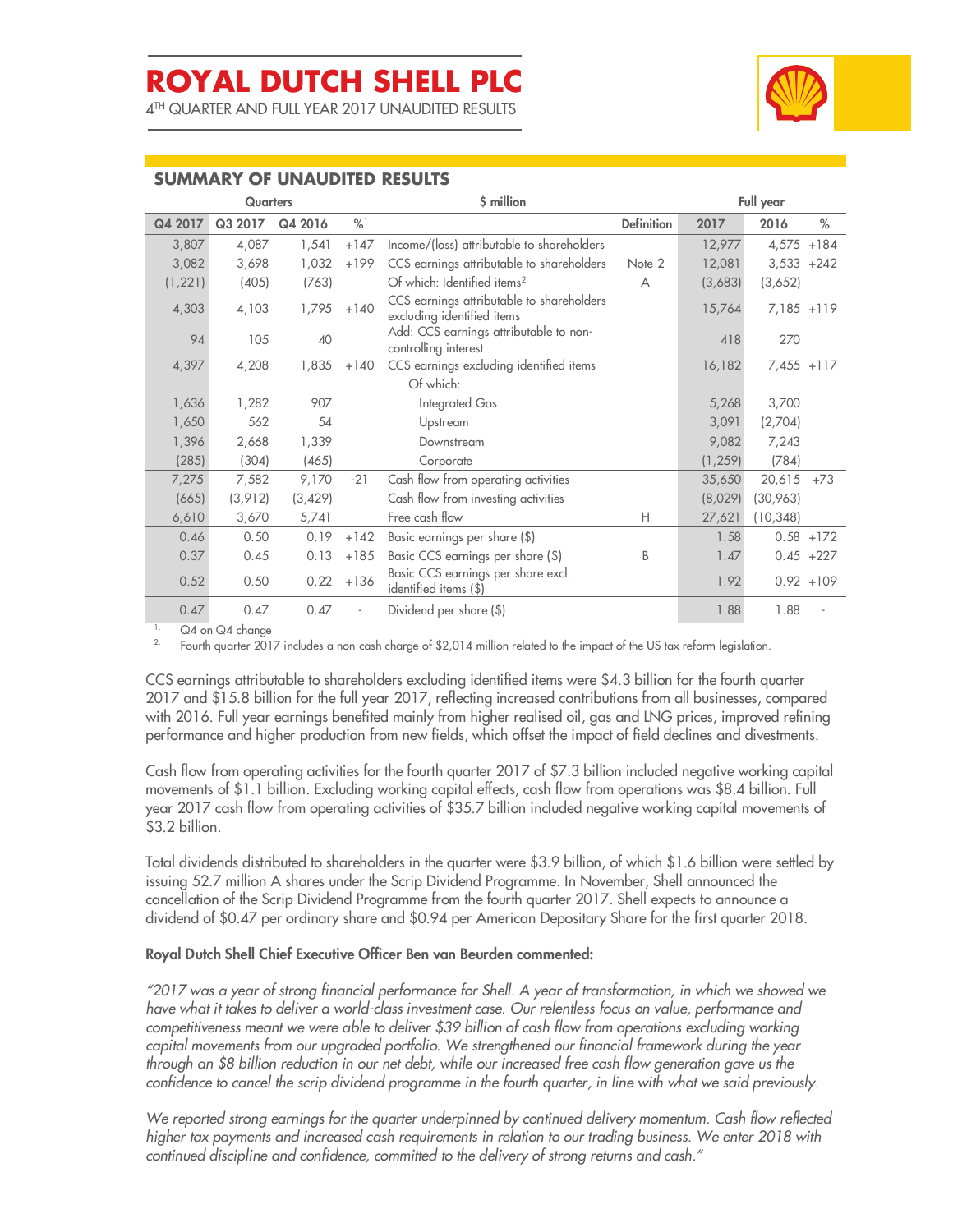4 th QUARTER AND FULL YEAR 2017 UNAUDITED RESULTS

### **ADDITIONAL PERFORMANCE MEASURES**

| <b>Quarters</b> |         |         |                          | \$ million                                              |                   |        | Full year   |      |  |
|-----------------|---------|---------|--------------------------|---------------------------------------------------------|-------------------|--------|-------------|------|--|
| Q4 2017         | Q3 2017 | Q4 2016 | $\frac{9}{6}$            |                                                         | <b>Definition</b> | 2017   | 2016        | $\%$ |  |
| 6,778           | 5,742   | 6,913   |                          | Capital investment <sup>2</sup>                         | C                 | 24,006 | 79,877      |      |  |
| 6,474           | 1,365   | 3,278   |                          | <b>Divestments</b>                                      | D                 | 17,340 | 4,984       |      |  |
| 3.756           | 3,657   | 3,905   | $-4$                     | Total production available for sale (thousand<br>boe/d) |                   | 3,664  | 3,668       |      |  |
| 55.28           | 47.06   | 44.54   |                          | +24 Global liquids realised price (\$/b)                |                   | 49.00  | $38.64 +27$ |      |  |
| 4.40            | 4.15    | 4.03    | $+9$                     | Global natural gas realised price (\$/thousand scf)     |                   | 4.27   | $3.65 + 17$ |      |  |
| 9.776           | 9.477   | 9.895   | -1                       | Operating expenses                                      | G                 | 38,083 | 41,549 -8   |      |  |
| 9.839           | 9,197   | 9,844   | $\overline{\phantom{a}}$ | Underlying operating expenses                           | G                 | 37,556 | 38,342      | -2   |  |
| 5.8%            | 5.0%    | 3.0%    |                          | ROACE (reported income basis)                           | E                 | 5.8%   | 3.0%        |      |  |
| 5.6%            | 4.6%    | 2.9%    |                          | ROACE (CCS basis excluding identified items)            | E                 | 5.6%   | 2.9%        |      |  |
| 24.8%           | 25.4%   | 28.0%   |                          | Gearing                                                 | F                 | 24.8%  | 28.0%       |      |  |

Q4 on Q4 change

2. Full year 2016 included \$52,904 million related to the acquisition of BG Group plc.

Supplementary financial and operational disclosure for this quarter is available at www.shell.com/investor.

### **FOURTH QUARTER 2017 PORTFOLIO DEVELOPMENTS**

#### **Integrated Gas**

During the quarter, Shell completed the sale of its shares in Woodside Petroleum Limited for \$2,635 million.

Shell completed the sale of its 16.8% interest in Companhia de Gas de São Paulo ("Comgás") to Cosan Ltd for \$363 million, including shares and cash consideration.

In January 2018, Shell announced the sale of its stake in the Bongkot field and adjoining acreage offshore Thailand.

#### **Upstream**

During the quarter, Shell and its partners announced the start of the extended well test at the Libra field in the Santos Basin in Brazil. Petrobras, the operator, announced that the Libra consortium had submitted the declaration of commerciality and signed a contract to charter the first production FPSO of Mero, which is the north-west block of Libra. The FPSO has a capacity of 180 thousand boe/d and is expected to start production in 2021. Shell has a 20% interest in the consortium developing the Libra area.

In December, Maersk Oil, as operator, announced the final investment decision for the redevelopment of the Tyra gas field in Denmark, which is expected to be completed in 2022. Peak production will be approximately 60 thousand boe/d. Shell holds a 36.8% interest in the Tyra field, which is part of the Danish Underground Consortium.

Upstream divestments completed during the quarter totalled some \$3,254 million, which included the disposal of a package of UK North Sea assets and Gabon onshore interests.

In January 2018, Shell announced the final investment decision on the redevelopment of the Penguins oil and gas field in the UK North Sea. Shell has a 50% interest in the Penguins field and peak production is expected to be 45 thousand boe/d. Shell also completed the purchase of the Turritella FPSO in the Stones development in the Gulf of Mexico.

#### **Downstream**

During the quarter, Shell completed the sale of its LPG marketing business in Hong Kong and Macau (first phase).

In December, Shell agreed to cancel the sale of A/S Dansk Shell, which consists of the Fredericia refinery and local trading and supply activities.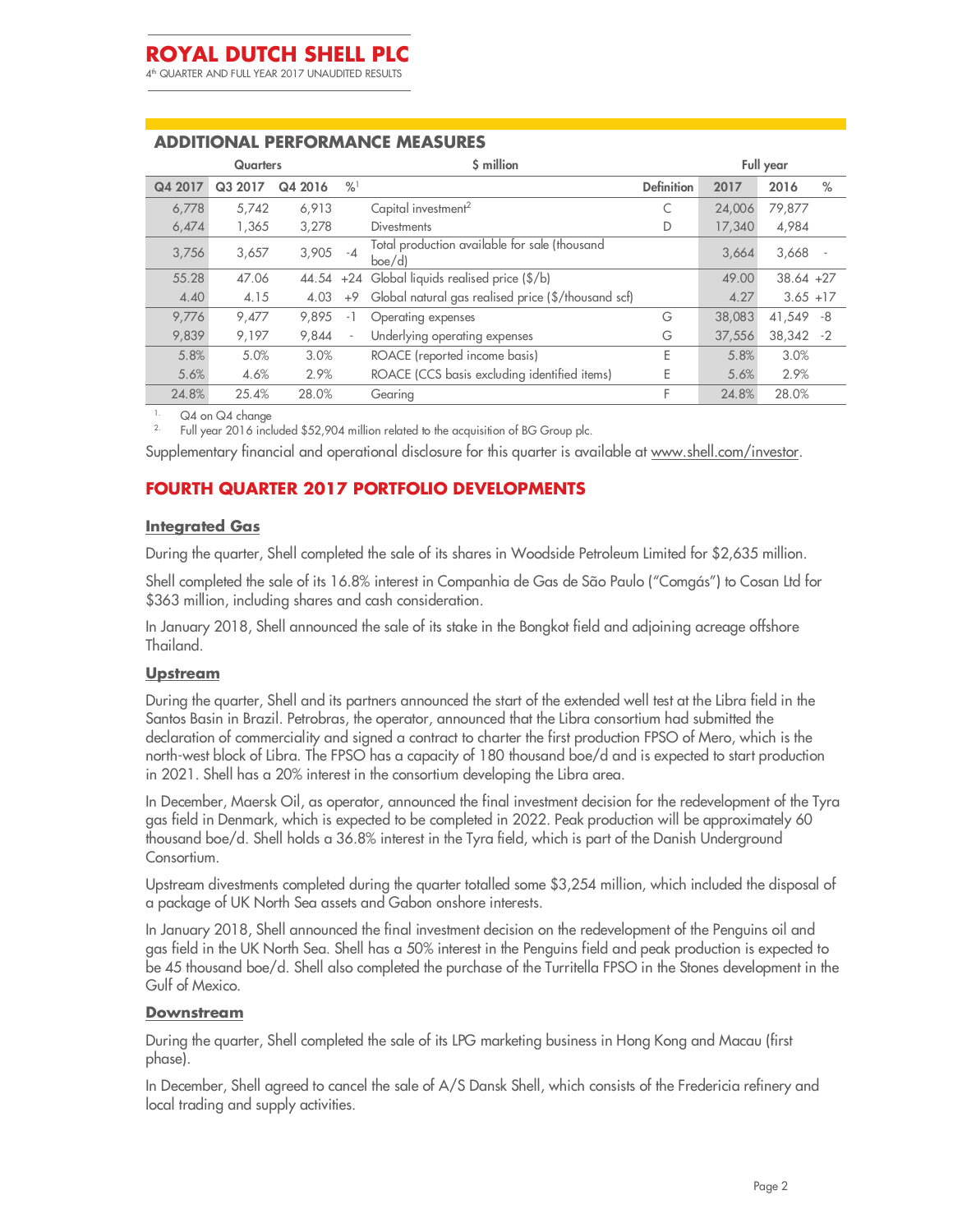4 th QUARTER AND FULL YEAR 2017 UNAUDITED RESULTS

### **PERFORMANCE BY SEGMENT**

| <b>INTEGRATED GAS</b> |         |               |                                                           |       |         |           |  |  |  |
|-----------------------|---------|---------------|-----------------------------------------------------------|-------|---------|-----------|--|--|--|
| <b>Quarters</b>       |         |               | S million                                                 |       |         |           |  |  |  |
| Q3 2017               | Q4 2016 | $\frac{9}{6}$ |                                                           | 2017  | 2016    | $\%$      |  |  |  |
| 1,217                 | 28      |               | Segment earnings                                          | 5,078 | 2,529   | $+101$    |  |  |  |
| (65)                  | (879)   |               | Of which: Identified items (Definition A)                 | (190) | (1,171) |           |  |  |  |
| 1,282                 | 907     | $+80$         | Earnings excluding identified items                       | 5,268 | 3,700   | $+42$     |  |  |  |
| 1,742                 | 2,419   | -66           | Cash flow from operating activities                       | 6,467 | 9,132   | $-29$     |  |  |  |
| 1,148                 | 1.145   | -9            | Capital investment (Definition C) <sup>2</sup>            | 3,827 | 26,214  | $-85$     |  |  |  |
| 226                   | 222     | $+3$          | Liquids production available for sale (thousand b/d)      | 203   | 223     | $-9$      |  |  |  |
| 4,496                 | 3,979   | $+10$         | Natural gas production available for sale (million scf/d) | 3,969 | 3,832   | $+4$      |  |  |  |
| 1,001                 | 908     | $+8$          | Total production available for sale (thousand boe/d)      | 887   | 884     | ä,        |  |  |  |
| 8.45                  | 8.57    | $-1$          | LNG liquefaction volumes (million tonnes)                 | 33.24 | 30.88   | $+8$      |  |  |  |
| 16.97                 | 15.34   | $+12$         | LNG sales volumes (million tonnes)                        | 66.04 | 57.11   | $+16$     |  |  |  |
|                       |         |               |                                                           |       |         | Full year |  |  |  |

<sup>1.</sup> Q4 on Q4 change

2. Full year 2016 included \$21,773 million related to the acquisition of BG Group plc.

**Fourth quarter** identified items mainly comprised a loss of \$511 million on fair value accounting of commodity derivatives and a charge of \$412 million related to the impact of the US tax reform legislation, partly offset by a gain of \$164 million, mainly related to the sale of shares in Woodside and the Comgás divestment.

Compared with the fourth quarter 2016, Integrated Gas earnings excluding identified items benefited from higher realised oil, gas and LNG prices, as well as lower taxation and depreciation, partly offset by lower contributions from trading.

Compared with the fourth quarter 2016, total production increased, mainly due to higher production from Gorgon with three LNG trains online, compared with two trains in the same quarter in 2016.

LNG liquefaction volumes were lower due to higher maintenance, partly offset by increased liquefaction volumes from Gorgon. LNG sales volumes increased, compared with the fourth quarter 2016, reflecting increased sales of third-party volumes.

Cash flow from operating activities decreased, mainly due to working capital movements, increased cash margining on commodity derivatives and higher tax payments, partly offset by increased earnings and dividends received. Working capital movements accounted for a negative impact of \$894 million, mainly from trading, compared with a positive movement of \$40 million in the same quarter a year ago.

Full year identified items mainly reflected a loss of \$445 million on fair value accounting of commodity derivatives and a charge of \$412 million related to the impact of the US tax reform legislation, partly offset by a gain of \$636 million related to the impact of the strengthening Australian dollar on a deferred tax position.

Compared with 2016, Integrated Gas earnings excluding identified items benefited from higher realised oil, gas, and LNG prices, as well as higher LNG sales volumes. This more than offset the impact of lower liquids production and lower contributions from trading.

Despite higher earnings, cash flow from operating activities decreased compared with 2016, reflecting negative working capital movements of \$2,149 million. 2016 had benefited from positive working capital movements of \$2,842 million.

Compared with 2016, production volumes mainly reflected higher production from Gorgon, offset by the Pearl GTL controlled shutdown and subsequent ramp-up during the first half of 2017.

LNG sales reflected increased sales of third-party volumes as well as higher liquefaction volumes, mainly due to increased volumes from Gorgon, compared with 2016.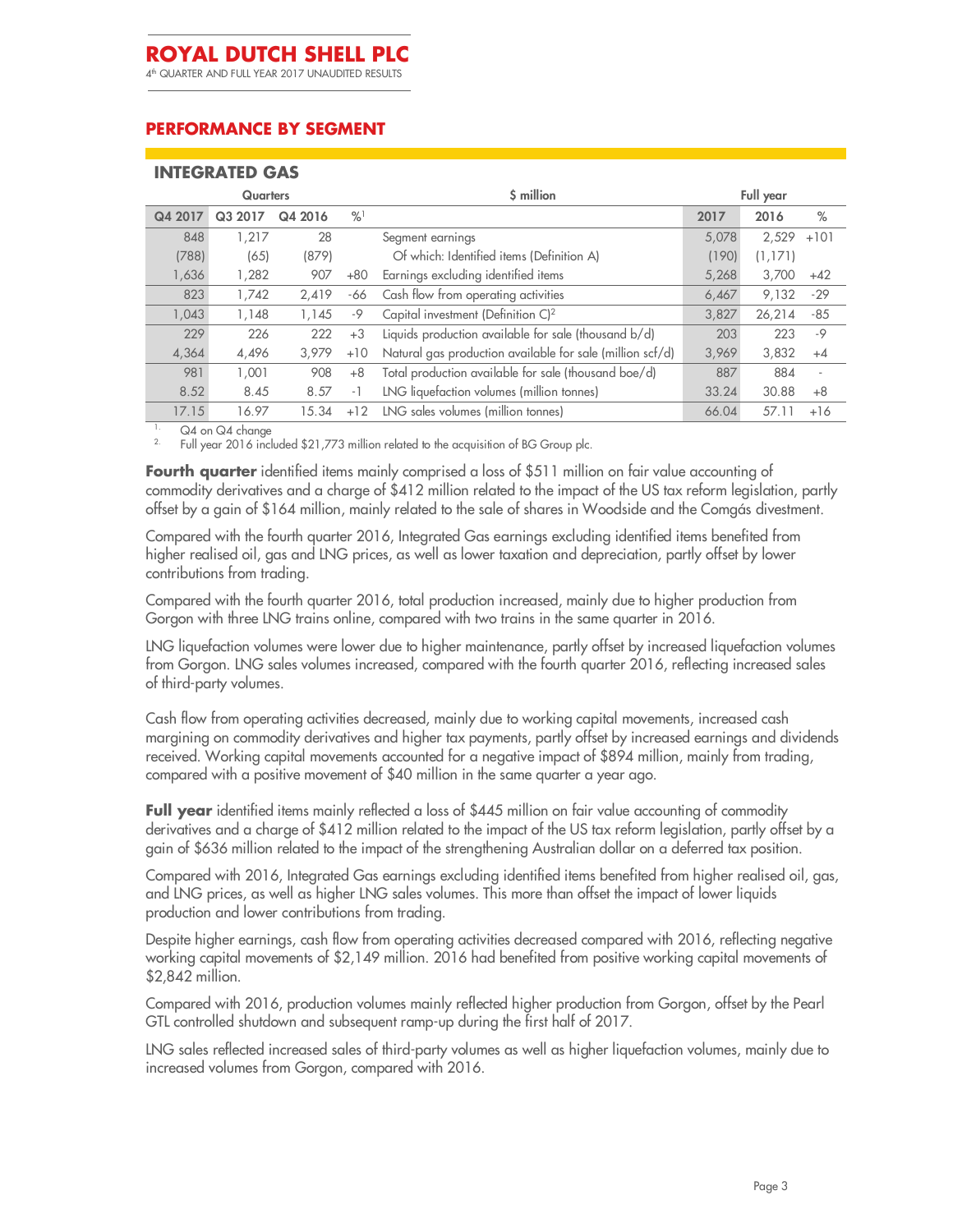4 th QUARTER AND FULL YEAR 2017 UNAUDITED RESULTS

### **UPSTREAM**

| <b>Quarters</b> |                                        |       |                          | \$ million                                                |          | Full year |                          |  |  |
|-----------------|----------------------------------------|-------|--------------------------|-----------------------------------------------------------|----------|-----------|--------------------------|--|--|
| Q4 2017         | $\frac{9}{6}$<br>Q4 2016<br>2017<br>Q3 |       |                          |                                                           | 2017     | 2016      | $\%$                     |  |  |
| 2,050           | 575                                    | 35    |                          | Segment earnings                                          | 1.551    | (3,674)   | $+142$                   |  |  |
| 400             | 13                                     | (19)  |                          | Of which: Identified items (Definition A)                 | (1, 540) | (970)     |                          |  |  |
| 1,650           | 562                                    | 54    |                          | Earnings excluding identified items                       | 3,091    | (2,704)   | $+214$                   |  |  |
| 3,765           | 4,222                                  | 3,904 | $-4$                     | Cash flow from operating activities                       | 16,337   | 7,662     | $+113$                   |  |  |
| 3,485           | 2,805                                  | 3,490 | $\overline{\phantom{a}}$ | Capital investment (Definition $C$ ) <sup>2</sup>         | 13,648   | 47,507    | $-71$                    |  |  |
| 1,542           | 1,626                                  | 1,732 | -11                      | Liquids production available for sale (thousand b/d)      | 1,622    | 1,615     | $\overline{\phantom{a}}$ |  |  |
| 7,154           | 5,974                                  | 7,336 | $-2$                     | Natural gas production available for sale (million scf/d) | 6,699    | 6,781     | $-1$                     |  |  |
| 2,775           | 2.656                                  | 2.997 | -7                       | Total production available for sale (thousand boe/d)      | 2.777    | 2.784     | $\overline{\phantom{a}}$ |  |  |

<sup>1.</sup>  $\sqrt{24}$  on  $\sqrt{24}$  change

2. Full year 2016 included \$31,131 million related to the acquisition of BG Group plc.

**Fourth quarter** identified items included a total net gain on sale of assets of \$1,129 million, mainly related to the divestment of a package of assets in the UK North Sea, as well as \$570 million for the release of tax liabilities. These identified items were partly offset by a charge of \$1,089 million related to the impact of the US tax reform legislation, and impairments of \$259 million.

Compared with the fourth quarter 2016, Upstream earnings excluding identified items benefited from higher realised oil and gas prices, the movements of various deferred tax positions and lower depreciation, partly offset by decreased oil and gas volumes.

Cash flow from operating activities decreased compared with the same quarter last year, mainly due to comparative higher tax payments, partly offset by increased earnings. Working capital movements accounted for a positive impact of \$275 million in the quarter, compared with negative working capital movements of \$707 million in the same quarter of 2016.

Fourth quarter production decreased by 7%, compared with the same quarter a year ago, mainly due to the divestments of oil sands in Canada, a package of assets in the UK North Sea and onshore assets in Gabon. Excluding these portfolio impacts, production was 1% higher compared with the same quarter a year ago.

New field start-ups and the continuing ramp-up of existing fields in the Santos Basin in Brazil, in the Permian in the USA and in Fox Creek in Canada, as well as Kashagan in Kazakhstan and Schiehallion in the UK, contributed some additional 215 thousand boe/d to production compared with the fourth quarter 2016. This more than offset the impact of field declines of 82 thousand boe/d.

**Full year** identified items included impairments totalling \$2,557 million, mainly related to the sale of Shell's oil sands interests in Canada and its Upstream interests in Ireland. Other identified items comprised a charge of \$1,089 million related to the impact of the US tax reform legislation and a total net gain on sale of assets of \$1,463 million, mainly related to the divestment of a package of assets in the UK North Sea.

Compared with 2016, Upstream earnings excluding identified items benefited from higher realised oil and gas prices, the movements of deferred tax assets and lower depreciation, mainly due to divestments.

Cash flow from operating activities increased by 113%, compared with 2016.

New field start-ups and the continuing ramp-up of existing fields, in particular Lula Central, Lula Alto, Lula South and Lapa in the Santos Basin in Brazil, Kashagan in Kazakhstan, and Malikai in Malaysia and Stones in the Gulf of Mexico, contributed some additional 196 thousand boe/d to production compared with 2016, which nearly offset the impact of field declines and divestments.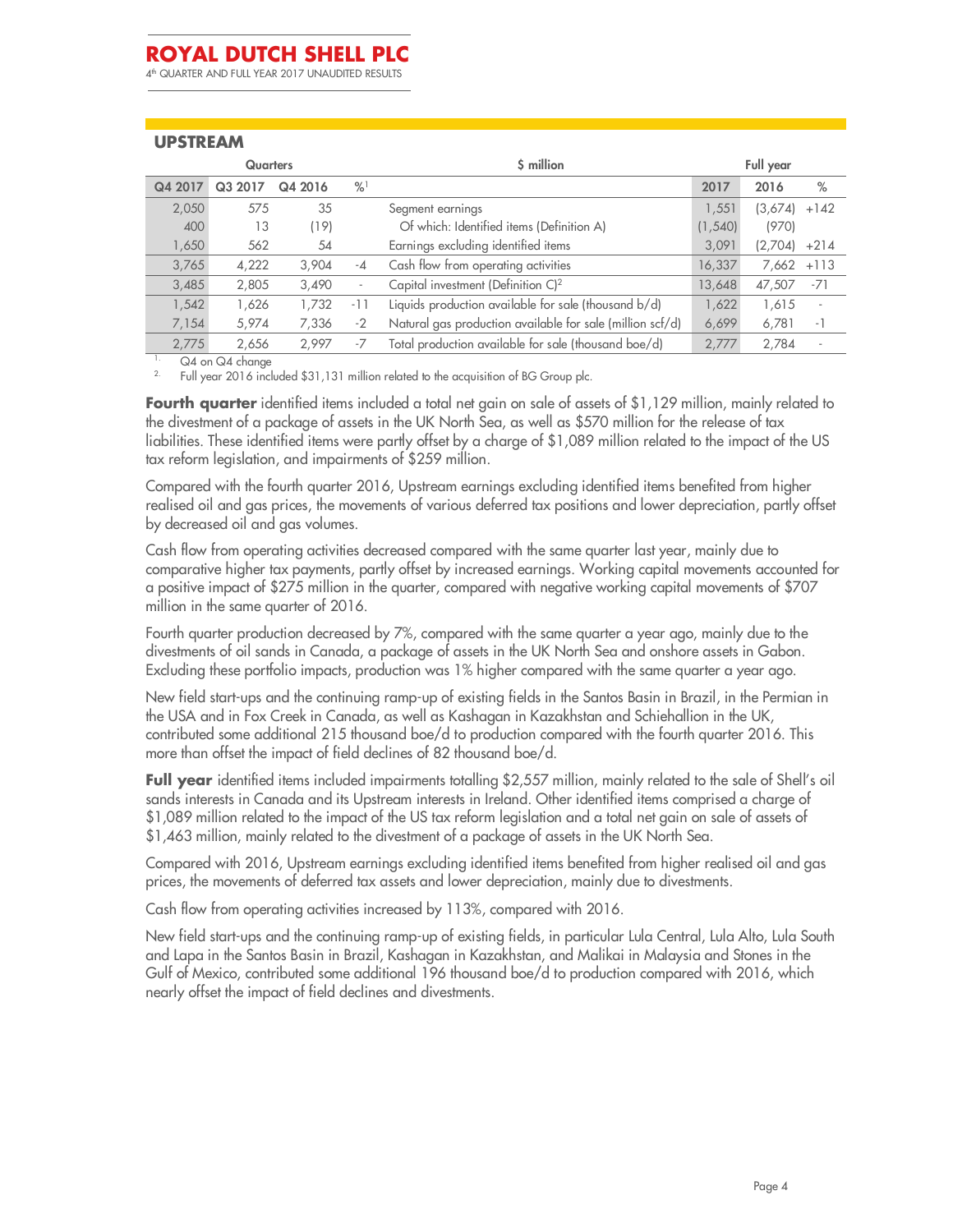4 th QUARTER AND FULL YEAR 2017 UNAUDITED RESULTS

### **DOWNSTREAM**

| <b>Quarters</b> |         |         |               | \$ million                                       |        | Full year |        |
|-----------------|---------|---------|---------------|--------------------------------------------------|--------|-----------|--------|
| Q4 2017         | Q3 2017 | Q4 2016 | $\frac{9}{6}$ |                                                  | 2017   | 2016      | $\%$   |
| 1,116           | 2,405   | 1,575   | $-29$         | Segment earnings <sup>2</sup>                    | 8,258  | 6,588     | $+25$  |
| (280)           | (263)   | 236     |               | Of which: Identified items (Definition A)        | (824)  | (655)     |        |
| 1,396           | 2,668   | 1,339   | $+4$          | Earnings excluding identified items <sup>2</sup> | 9,082  | 7,243     | $+25$  |
|                 |         |         |               | Of which:                                        |        |           |        |
| 884             | 2,018   | 823     | $+7$          | Oil Products                                     | 6,460  | 5,560     | $+16$  |
| 96              | 891     | 77      | $+25$         | Refining & Trading                               | 2,462  | 1,469     | $+68$  |
| 788             | 1,127   | 746     | $+6$          | Marketing                                        | 3.998  | 4,091     | $-2$   |
| 512             | 650     | 516     | - 1           | Chemicals                                        | 2,622  | 1,683     | $+56$  |
| 2,649           | 949     | 2,286   | $+16$         | Cash flow from operating activities              | 12,429 | 3,556     | $+250$ |
| 2,208           | 1,743   | 2,251   | $-2$          | Capital investment (Definition C)                | 6,416  | 6,057     | $+6$   |
| 2.589           | 2,592   | 2,698   | $-4$          | Refinery processing intake (thousand b/d)        | 2,572  | 2,701     | -5     |
| 6,861           | 6,557   | 6,464   | $+6$          | Oil products sales volumes (thousand b/d)        | 6,599  | 6,483     | $+2$   |
| 4,688           | 4,540   | 4,414   | $+6$          | Chemicals sales volumes (thousand tonnes)        | 18,239 | 17,292    | $+5$   |

Q4 on Q4 change

Earnings are presented on a CCS basis (See Note 2).

**Fourth quarter** identified items primarily reflected a charge of \$121 million related to the impact of the US tax reform legislation and redundancy and restructuring provisions of \$89 million, partly offset by a total net gain on sale of assets of \$103 million, mainly related to the divestment of Shell's LPG marketing business in Hong Kong and Macau.

Compared with the fourth quarter 2016, Downstream earnings excluding identified items benefited from improved refining industry conditions as well as increased contributions from marketing. This was partly offset by higher operating expenses, as a result of exchange rate effects.

Cash flow from operating activities included negative working capital movements of \$402 million, compared with negative movements of \$216 million in the same quarter of 2016.

#### **Oil Products**

 *Refining & Trading* earnings excluding identified items benefited mainly from the impact of the Motiva transaction and exchange rate effects, partly offset by lower contributions from trading, compared with the same quarter a year ago.

Refinery processing intake volumes decreased by 4%, compared with the fourth quarter of 2016, mainly due to the divestment of the Port Dickson refinery in Malaysia. Excluding this impact, intake volumes were 1% higher compared with the same quarter a year ago. Refinery availability increased to 89% compared with 87% in the fourth quarter 2016.

■ *Marketing* earnings excluding identified items reflected lower taxation and increased underlying unit margins, partly offset by adverse exchange rate effects, compared with the same quarter a year ago.

Oil products sales volumes reflected increased refining and trading volumes, partly offset by lower marketing volumes.

#### **Chemicals**

**Exercise Exercise** earnings excluding identified items reflected higher operating expenses and increased depreciation, partly offset by improved industry conditions.

Chemicals manufacturing plant availability remained 93%, similar to the fourth quarter 2016.

**Full year** identified items primarily reflected the impact of the Motiva transaction resulting in a net charge of \$546 million, which included a non-cash charge on a taxable gain (see Note 7), as well as impairment losses of \$315 million, and redundancy and restructuring provisions of \$200 million and a charge of \$121 million related to the impact of the US tax reform legislation. These identified items were partly offset by a total gain of \$585 million, mainly related to the divestment of assets in Saudi Arabia, Africa, Australia, and Hong Kong and Macau.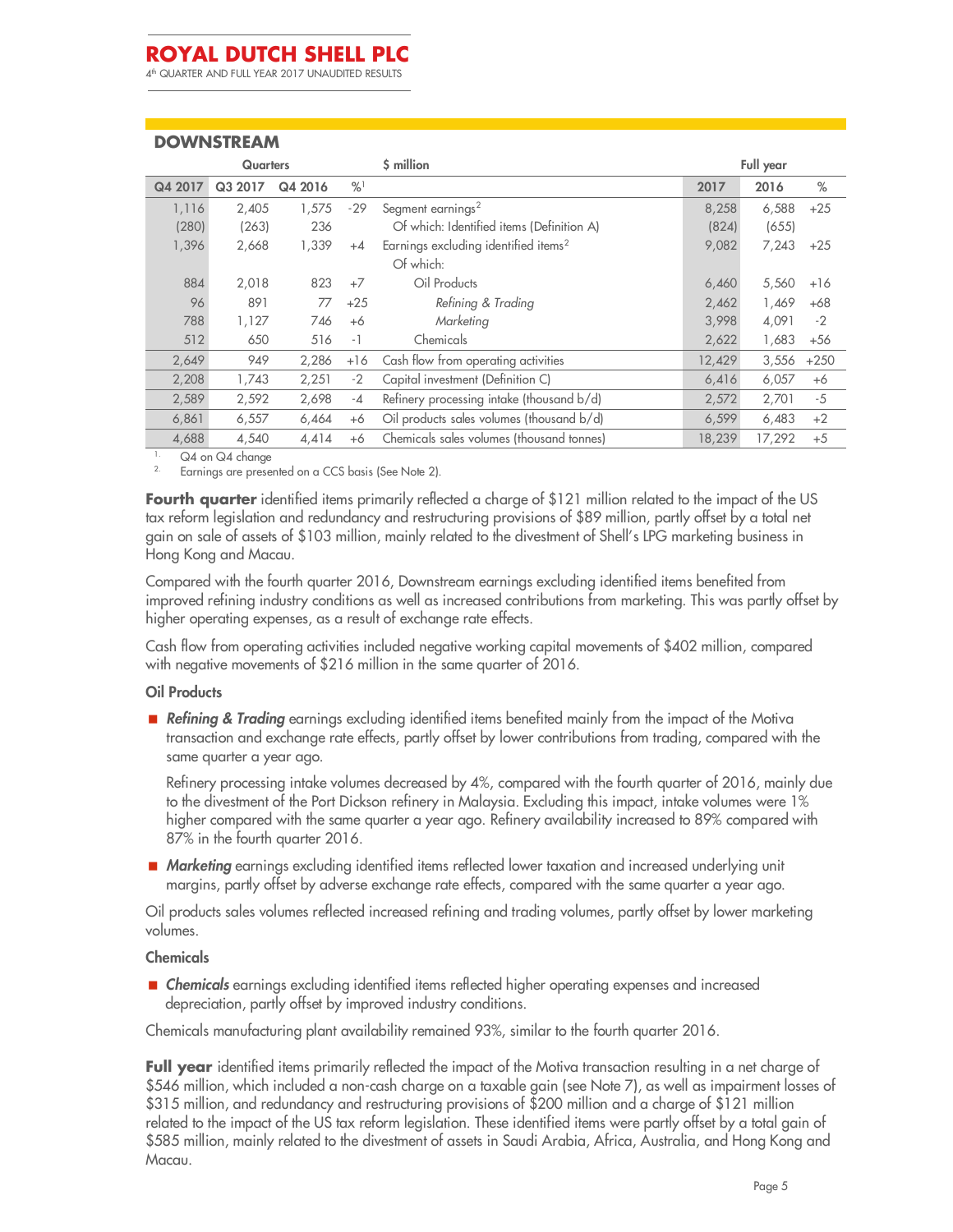Compared with 2016, Downstream earnings excluding identified items benefited from improved refining and chemicals industry conditions, partly offset by portfolio impacts.

Cash flow from operating activities increased by 250%, reflecting higher earnings and more favourable working capital movements, which comprised a negative impact of \$325 million in 2017, compared with negative working capital movements of \$6,272 million in 2016.

#### **Oil Products**

 *Refining & Trading* earnings excluding identified items benefited from higher margins as a result of stronger refining industry conditions and portfolio impacts, compared with 2016.

Refinery processing intake volumes decreased by 5% compared with 2016, as a result of the divestment of the Port Dickson refinery in Malaysia and the Motiva transaction. Excluding these portfolio impacts, intake volumes were 3% higher compared with the same period a year ago. Refinery availability increased to 91%, compared with 90% in 2016.

■ *Marketing* earnings excluding identified items decreased compared with a year ago, reflecting lower volumes mainly as a result of portfolio impacts, partly offset by lower taxation.

Oil products sales volumes reflected increased refining and trading volumes, partly offset by lower marketing volumes.

#### **Chemicals**

 *Chemicals* earnings excluding identified items benefited from a better market environment and higher sales volumes.

Chemicals manufacturing plant availability increased to 92% compared with 90% in 2016.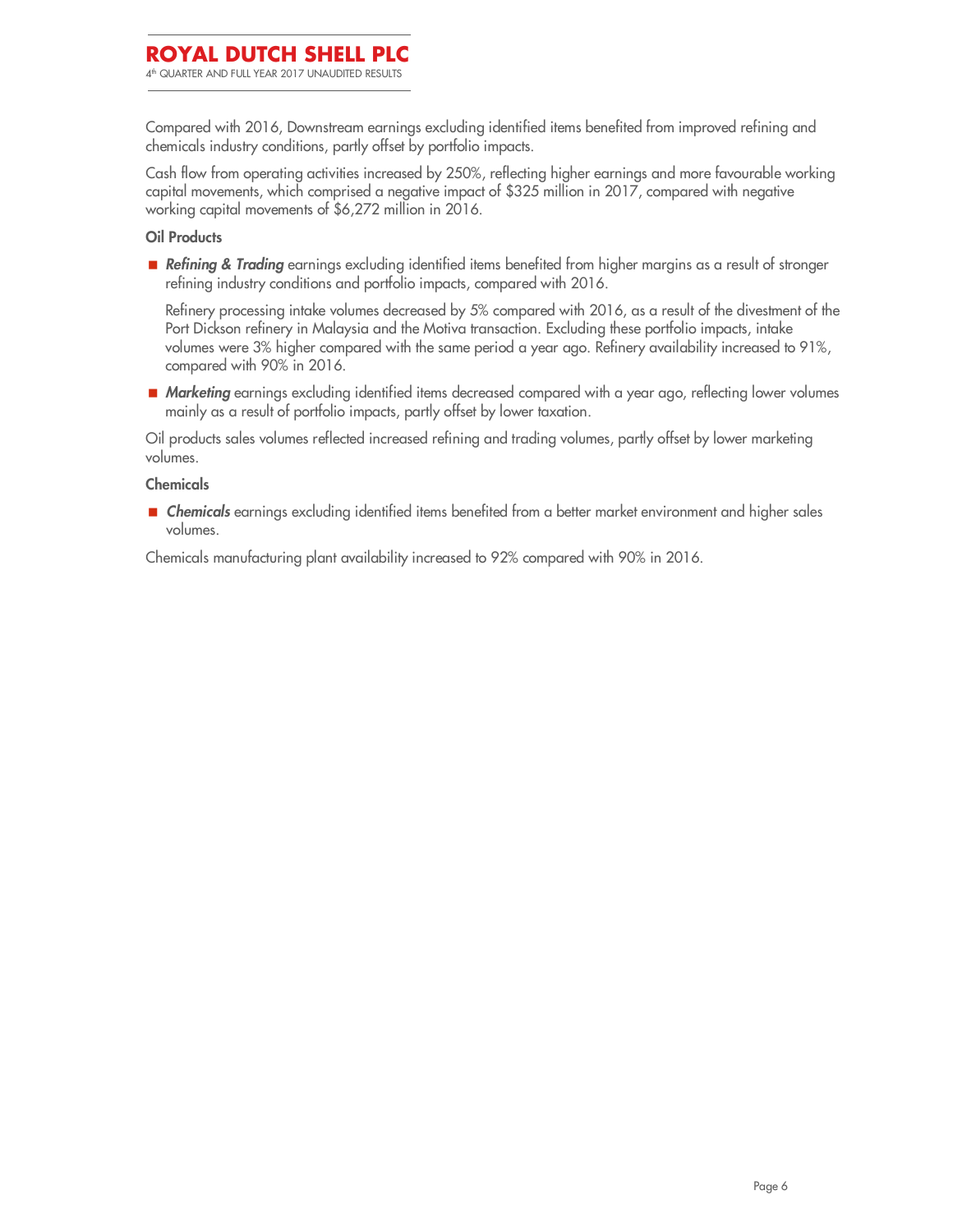4 th QUARTER AND FULL YEAR 2017 UNAUDITED RESULTS

### **CORPORATE**

| <b>Quarters</b> |         |         | \$ million                                |          | Full year |  |
|-----------------|---------|---------|-------------------------------------------|----------|-----------|--|
| Q4 2017         | Q3 2017 | Q4 2016 |                                           | 2017     | 2016      |  |
| (838)           | (394)   |         | (566) Segment earnings                    | (2, 416) | (1,751)   |  |
| (553)           | (90)    | (101)   | Of which: Identified items (Definition A) | (1.157)  | (967)     |  |
| (285)           | 304)    | (465)   | Earnings excluding identified items       | (1.259)  | (784)     |  |
| 38              | 669     | 561     | Cash flow from operating activities       | 417      | 265       |  |

**Fourth quarter** identified items mainly reflected a charge of \$392 million related to the impact of the US tax reform legislation as well as a tax provision of \$282 million.

Compared with the fourth quarter 2016, Corporate earnings excluding identified items reflected increased currency exchange rate gains and lower net interest expense, partly offset by higher taxation.

**Full year** identified items mainly included a non-cash charge of \$550 million related to the restructuring of the funding of our businesses in North America, a charge of \$392 million related to the impact of the US tax reform legislation as well as a tax provision of \$282 million.

Compared with 2016, Corporate earnings excluding identified items were impacted by higher net interest expense, partly offset by lower operating expenses.

### **PRELIMINARY RESERVES UPDATE**

When final volumes are reported in the 2017 Annual Report and Form 20-F, Shell expects that SEC proved oil and gas reserves additions before taking into account production will be around 0.4 billion boe, and 2017 production to be 1.4 billion boe. As a result, total proved reserves on an SEC basis are expected to be 12.2 billion boe. Acquisitions and divestments of 2017 reserves accounted for a net reduction of 1.4 billion boe.

The proved Reserves Replacement Ratio on an SEC basis is expected to be 27% for the year and 78% for the 3 year average. Excluding the impact of acquisitions and divestments, the reserves replacement ratio was 127% for the year.

Further information will be provided in the 2017 Annual Report and Form 20-F, which is expected to be filed in March 2018.

### **OUTLOOK FOR THE FIRST QUARTER 2018**

Compared with the first quarter 2017, Integrated Gas production volumes are expected to be positively impacted by some 210 thousand boe/d, mainly associated with Pearl, Gorgon and portfolio impacts.

Compared with the first quarter 2017, Upstream earnings are expected to be negatively impacted by a reduction of some 270 thousand boe/d associated with completed divestments, and positively impacted by some 40 thousand boe/d associated with lower maintenance activities. Earnings are expected to be positively impacted by 40 thousand boe/d associated with restored production in Nigeria; however, the security situation remains sensitive. The production outlook for NAM in the Netherlands is subject to decisions on production volumes by the Dutch government following the earthquake in Zeerijp in January 2018.

Refinery availability is expected to decrease in the first quarter 2018 as a result of higher levels of maintenance compared with the same period a year ago.

Chemicals manufacturing plant availability is expected to increase in the first quarter 2018, due to lower levels of maintenance compared with the first quarter 2017.

As a result of the separation of the Motiva assets and completed divestments, oil products sales volumes are expected to decrease by some 175 thousand barrels per day compared with the same period a year ago.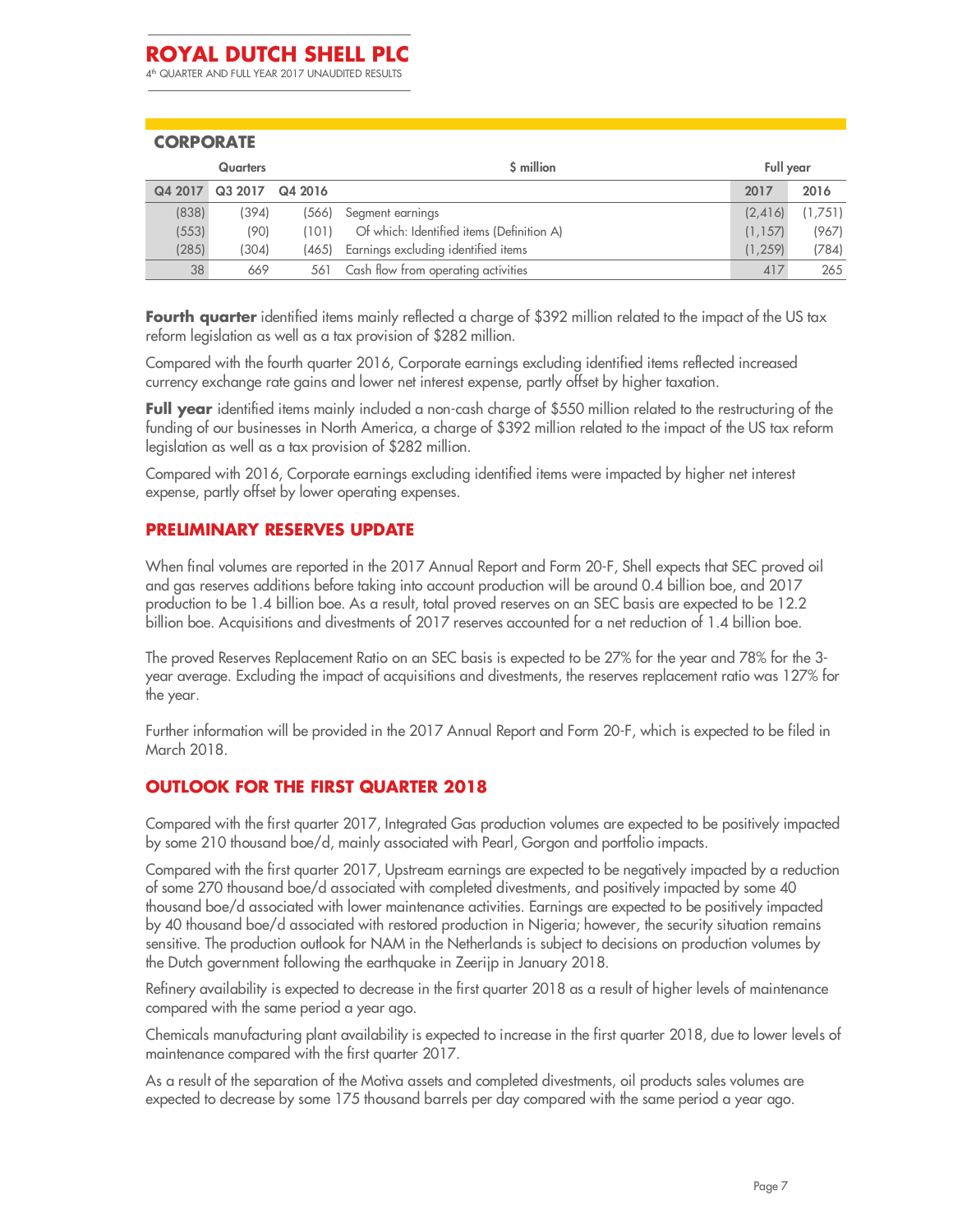### **ROYAL DUTCH SHELL PLC** 4 th QUARTER AND FULL YEAR 2017 UNAUDITED RESULTS

Corporate results, excluding the impact of currency exchange rate effects and interest rate movements, are expected to be a net charge of \$300 – 350 million in the first quarter and around \$1.4 – 1.6 billion for the full year.

As a result of the expected change in the fiscal functional currency of some Shell entities in Australia to US dollars, the impact of exchange rate movements of the Australian dollar on deferred tax balances will be significantly reduced in 2018.

### **FORTHCOMING EVENTS**

The LNG Outlook will be held on February 26, 2018 in London.

The Downstream Open House for Investors will be held on March 21, 2018.

The Annual General Meeting will be held on May 22, 2018.

First quarter 2018 results and dividends are scheduled to be announced on April 26, 2018. Second quarter 2018 results and dividends are scheduled to be announced on July 26, 2018. Third quarter 2018 results and dividends are scheduled to be announced on November 1, 2018.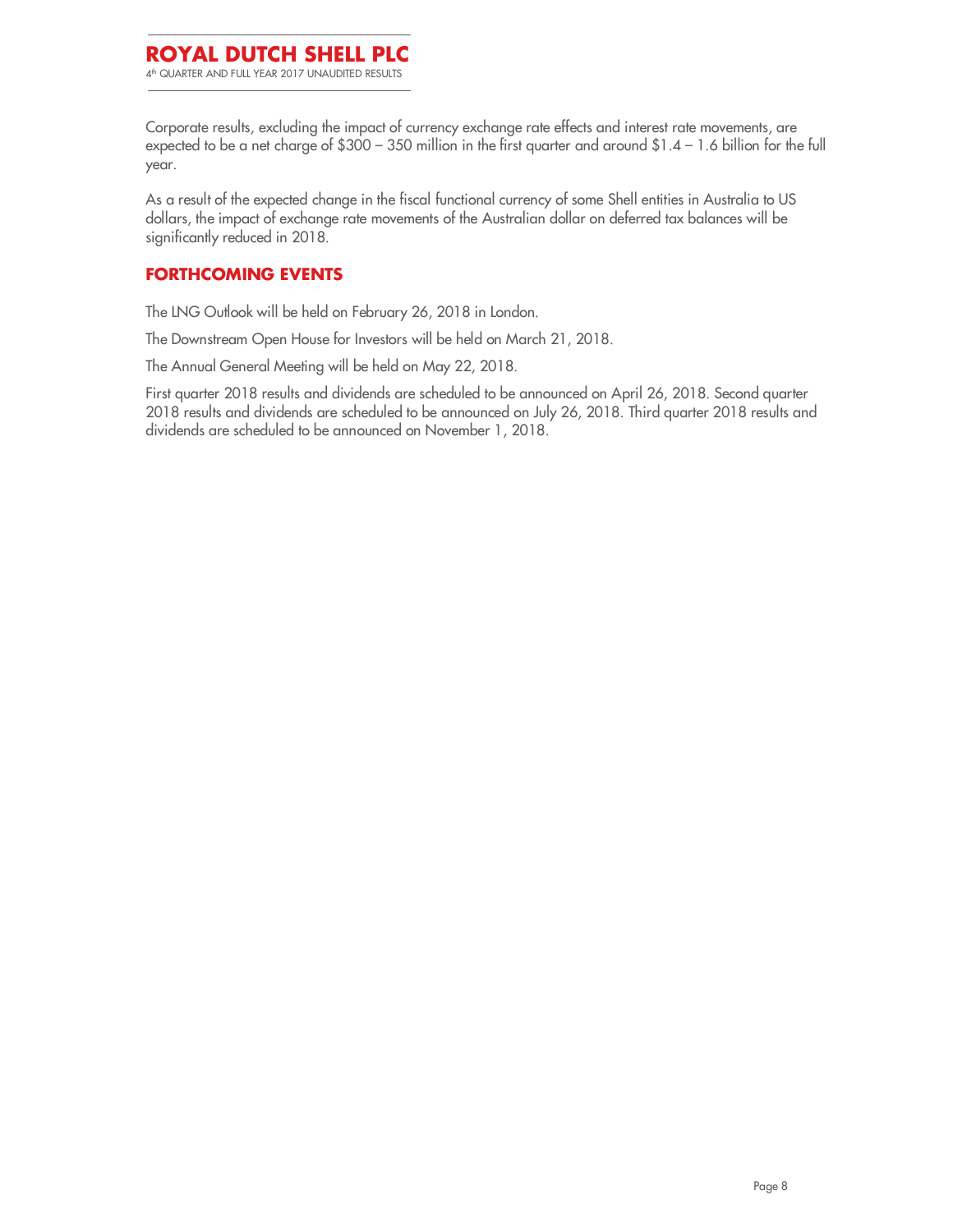### **UNAUDITED CONDENSED CONSOLIDATED FINANCIAL STATEMENTS**

### **CONSOLIDATED STATEMENT OF INCOME**

| <b>Quarters</b> |         |         | \$ million                                                       | Full year |         |  |
|-----------------|---------|---------|------------------------------------------------------------------|-----------|---------|--|
| Q4 2017         | Q3 2017 | Q4 2016 |                                                                  | 2017      | 2016    |  |
| 85,422          | 75,830  | 64,767  | Revenue <sup>1</sup>                                             | 305,179   | 233,591 |  |
| 1,034           | 1,062   | 982     | Share of profit of joint ventures and associates                 | 4,225     | 3,545   |  |
| 1,668           | 841     | 1,343   | Interest and other income <sup>2</sup>                           | 2,466     | 2,897   |  |
| 88,124          | 77,733  | 67,092  | Total revenue and other income                                   | 311,870   | 240,033 |  |
| 64,095          | 54,849  | 45,528  | Purchases                                                        | 223,447   | 162,574 |  |
| 6,563           | 6,497   | 6,703   | Production and manufacturing expenses                            | 26,652    | 28,434  |  |
| 2,953           | 2,750   | 2,912   | Selling, distribution and administrative expenses                | 10,509    | 12,101  |  |
| 260             | 230     | 280     | Research and development                                         | 922       | 1,014   |  |
| 921             | 326     | 568     | Exploration                                                      | 1,945     | 2,108   |  |
| 5,796           | 6,408   | 6,558   | Depreciation, depletion and amortisation <sup>3</sup>            | 26,223    | 24,993  |  |
| 984             | 1,011   | 1,115   | Interest expense                                                 | 4,042     | 3,203   |  |
| 81,572          | 72,071  | 63,664  | Total expenditure                                                | 293,740   | 234,427 |  |
| 6,552           | 5,662   | 3,428   | Income/(loss) before taxation                                    | 18,130    | 5,606   |  |
| 2,615           | 1,450   | 1,820   | Taxation charge/(credit) <sup>4</sup>                            | 4,695     | 829     |  |
| 3,937           | 4,212   | 1,608   | Income/(loss) for the period <sup>1</sup>                        | 13,435    | 4,777   |  |
| 130             | 125     | 67      | Income/(loss) attributable to non-controlling interest           | 458       | 202     |  |
| 3,807           | 4,087   | 1,541   | Income/(loss) attributable to Royal Dutch Shell plc shareholders | 12,977    | 4,575   |  |
| 0.46            | 0.50    | 0.19    | Basic earnings per share (\$) <sup>5</sup>                       | 1.58      | 0.58    |  |
| 0.46            | 0.49    | 0.19    | Diluted earnings per share (\$) <sup>5</sup>                     | 1.56      | 0.58    |  |

<sup>1.</sup> See Note 2 "Segment information"

2. Fourth quarter 2017 includes net gains on sale and revaluation of non-current assets and businesses of \$1,319 million, of which \$1,066 million relates to the divestment of UK North Sea assets (Q4 2016 included \$1,238 million net gains). Full year 2017 net gains were \$1,641 million (2016: \$2,141 million net gains).

3. Fourth quarter 2017 includes a pre-tax impairment charge of \$402 million (Q4 2016: \$211 million). Full year 2017 includes a pre-tax impairment charge of \$4,190 million (2016: \$1,901 million).

 $^{4.}$  Fourth quarter 2017 includes a charge of \$2,014 million primarily related to a remeasurement of deferred tax positions following the US tax reform legislation and a \$111 million loss (Q4 2016: \$433 million loss) driven by exchange rate movements on tax balances. In addition, full year 2017 includes a \$622 million gain driven by exchange rate movements on tax balances (2016: \$253 million gain) and a \$329 million gain from a deferred tax asset recognition following the oil sands divestment.

See Note 3 "Earnings per share"

### **CONSOLIDATED STATEMENT OF COMPREHENSIVE INCOME**

| <b>Quarters</b> |                          |          | \$ million                                                                        | Full year |          |
|-----------------|--------------------------|----------|-----------------------------------------------------------------------------------|-----------|----------|
| Q4 2017         | Q3 2017                  | Q4 2016  |                                                                                   | 2017      | 2016     |
| 3,937           | 4,212                    | 1,608    | Income/(loss) for the period                                                      | 13,435    | 4,777    |
|                 |                          |          | Other comprehensive income net of tax:                                            |           |          |
|                 |                          |          | Items that may be reclassified to income in later periods:                        |           |          |
| 355             | 1,552                    | (1,484)  | - Currency translation differences                                                | 5,156     | 703      |
| 258             | 328                      | 120      | - Unrealised gains/(losses) on securities                                         | 593       | (214)    |
| (484)           | (327)                    | (201)    | - Cash flow hedging gains/(losses)                                                | (552)     | (617)    |
|                 | $\overline{\phantom{a}}$ | (785)    | - Net investment hedging gains/(losses)                                           |           | (2,024)  |
| 46              | (8)                      | 66       | Share of other comprehensive income/(loss) of joint ventures<br>and associates    | 170       | (28)     |
| 175             | 1,545                    | (2, 284) | Total                                                                             | 5,367     | (2,180)  |
|                 |                          |          | Items that are not reclassified to income in later periods:                       |           |          |
| (2,056)         | (512)                    | 2,610    | - Retirement benefits remeasurements                                              | 604       | (3, 817) |
| (1,881)         | 1,033                    | 326      | Other comprehensive income/(loss) for the period                                  | 5,971     | (5,997)  |
| 2,056           | 5,245                    | 1,934    | Comprehensive income/(loss) for the period                                        | 19,406    | (1,220)  |
| 133             | 177                      | 8        | Comprehensive income/(loss) attributable to non-controlling interest              | 578       | 154      |
| 1,923           | 5,068                    | 1,926    | Comprehensive income/(loss) attributable to Royal Dutch Shell plc<br>shareholders | 18,828    | (1, 374) |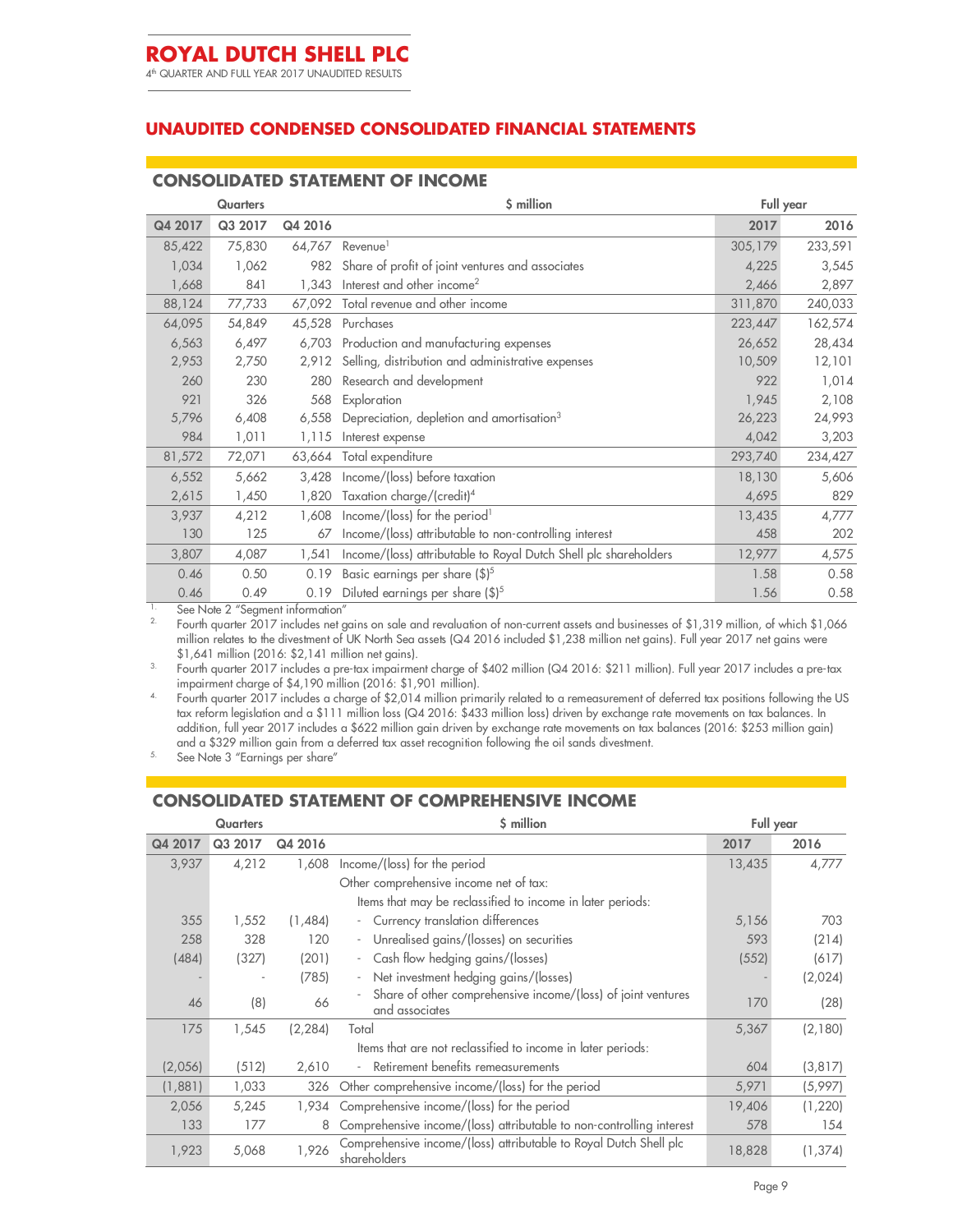4 th QUARTER AND FULL YEAR 2017 UNAUDITED RESULTS

### **CONDENSED CONSOLIDATED BALANCE SHEET**

| \$ million                                                | Dec 31, 2017 <sup>1</sup> | Dec 31, 2016 |
|-----------------------------------------------------------|---------------------------|--------------|
| <b>Assets</b>                                             |                           |              |
| <b>Non-current assets</b>                                 |                           |              |
| Intangible assets                                         | 24,180                    | 23,967       |
| Property, plant and equipment <sup>2</sup>                | 226,380                   | 236,098      |
| Joint ventures and associates                             | 27,927                    | 33,255       |
| Investments in securities <sup>3</sup>                    | 7,222                     | 5,952        |
| Deferred tax                                              | 13,791                    | 14,425       |
| Retirement benefits                                       | 2,799                     | 1,456        |
| Trade and other receivables <sup>4</sup>                  | 9,394                     | 9,553        |
|                                                           | 311,693                   | 324,706      |
| <b>Current assets</b>                                     |                           |              |
| Inventories                                               | 25,223                    | 21,775       |
| Trade and other receivables <sup>4</sup>                  | 49,869                    | 45,664       |
| Cash and cash equivalents                                 | 20,312                    | 19,130       |
|                                                           | 95,404                    | 86,569       |
| <b>Total assets</b>                                       | 407,097                   | 411,275      |
| <b>Liabilities</b>                                        |                           |              |
| <b>Non-current liabilities</b>                            |                           |              |
| Debt                                                      | 73,870                    | 82,992       |
| Trade and other payables <sup>4</sup>                     | 4,428                     | 6,925        |
| Deferred tax                                              | 13,007                    | 15,274       |
| Retirement benefits                                       | 13,247                    | 14,130       |
| Decommissioning and other provisions <sup>5</sup>         | 24,966                    | 29,618       |
|                                                           | 129,518                   | 148,939      |
| <b>Current liabilities</b>                                |                           |              |
| Debt                                                      | 11,795                    | 9,484        |
| Trade and other payables <sup>4</sup>                     | 56,663                    | 53,417       |
| Taxes payable                                             | 7,250                     | 6,685        |
| Retirement benefits                                       | 594                       | 455          |
| Decommissioning and other provisions                      | 3,465                     | 3,784        |
|                                                           | 79,767                    | 73,825       |
| <b>Total liabilities</b>                                  | 209,285                   | 222,764      |
| Equity attributable to Royal Dutch Shell plc shareholders | 194,356                   | 186,646      |
| Non-controlling interest                                  | 3,456                     | 1,865        |
| <b>Total equity</b>                                       | 197,812                   | 188,511      |
| <b>Total liabilities and equity</b>                       | 407,097                   | 411,275      |

<sup>1</sup> See Note 7 "Motiva joint venture". 2. Compared with 2016, the carrying amount of property, plant and equipment at December 31, 2017, includes a decrease of \$12,879 million related to the divestment of assets, mainly Canada oil sands, UK North Sea and Gabon onshore.

<sup>3.</sup> Compared with 2016, investments at December 31, 2017, increased by \$3,485 million in relation to shares in Canadian Natural Resources Limited received in the second quarter 2017 as partial consideration for the oil sands divestment, and decreased in the fourth quarter by \$2,653 million in relation to the sale of shares in Woodside Petroleum.

<sup>4.</sup> See Note 6 "Derivative contracts and debt excluding finance lease liabilities".

 $^{5.}$  Compared with December 31, 2016, a decrease of \$2,767 million in provisions is included related to the divestments of assets, mainly UK North Sea, Canada oil sands, and Gabon onshore.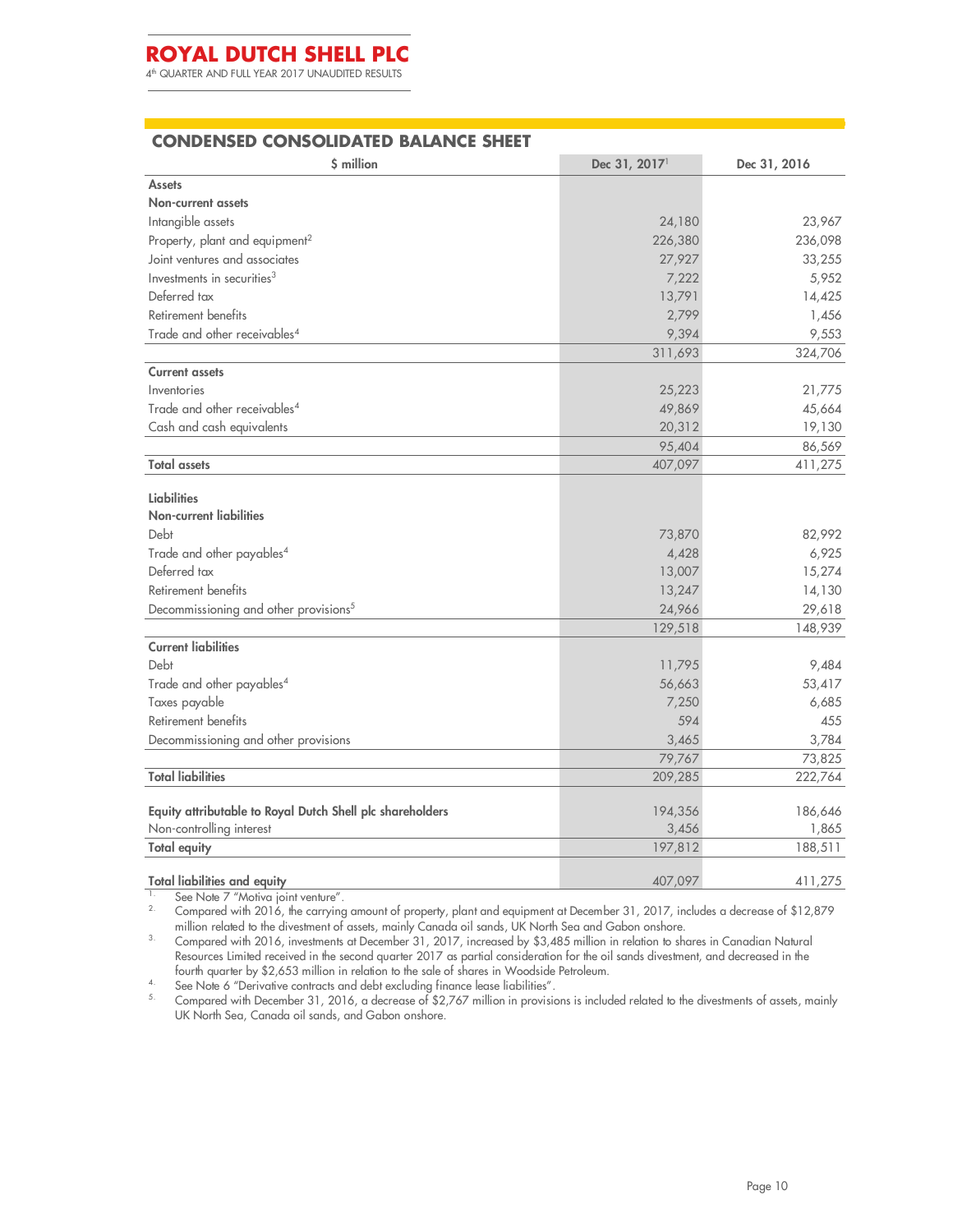4 th QUARTER AND FULL YEAR 2017 UNAUDITED RESULTS

### **CONSOLIDATED STATEMENT OF CHANGES IN EQUITY**

|                                                           | Equity attributable to Royal Dutch Shell plc shareholders |                                   |                                |                             |          |                                 |                 |  |  |
|-----------------------------------------------------------|-----------------------------------------------------------|-----------------------------------|--------------------------------|-----------------------------|----------|---------------------------------|-----------------|--|--|
| \$ million                                                | <b>Share</b><br>capital                                   | <b>Shares</b><br>held in<br>trust | Other<br>reserves <sup>2</sup> | <b>Retained</b><br>earnings | Total    | Non-<br>controlling<br>interest | Total<br>equity |  |  |
| At January 1, 2017                                        | 683                                                       | (901)                             | 11,298                         | 175,566                     | 186,646  | 1,865                           | 188,511         |  |  |
| Comprehensive income/(loss)<br>for the period             |                                                           | $\overline{a}$                    | 5,851                          | 12,977                      | 18,828   | 578                             | 19,406          |  |  |
| Dividends paid                                            |                                                           |                                   |                                | (15,628)                    | (15,628) | (406)                           | (16, 034)       |  |  |
| Scrip dividends                                           | 13                                                        |                                   | (13)                           | 4,751                       | 4,751    |                                 | 4,751           |  |  |
| Share-based compensation                                  |                                                           | (16)                              | (204)                          | (74)                        | (294)    |                                 | (294)           |  |  |
| Other changes in non-controlling<br>interest <sup>3</sup> |                                                           |                                   |                                | 53                          | 53       | 1,419                           | 1,472           |  |  |
| At December 31, 2017                                      | 696                                                       | (917)                             | 16,932                         | 177,645                     | 194,356  | 3,456                           | 197,812         |  |  |
| At January 1, 2016                                        | 546                                                       | (584)                             | (17, 186)                      | 180,100                     | 162,876  | 1,245                           | 164,121         |  |  |
| Comprehensive income/(loss)<br>for the period             |                                                           |                                   | (5,949)                        | 4,575                       | (1, 374) | 154                             | (1, 220)        |  |  |
| Dividends paid                                            |                                                           |                                   |                                | (14, 959)                   | (14,959) | (180)                           | (15, 139)       |  |  |
| Scrip dividends                                           | 17                                                        | $\overline{a}$                    | (17)                           | 5,282                       | 5,282    |                                 | 5,282           |  |  |
| Shares issued                                             | 120                                                       | $\overline{a}$                    | 33,930                         | $\overline{\phantom{a}}$    | 34,050   |                                 | 34,050          |  |  |
| Share-based compensation                                  |                                                           | (317)                             | 520                            | 141                         | 344      |                                 | 344             |  |  |
| Other changes in non-controlling<br>interest              |                                                           |                                   |                                | 427                         | 427      | 646                             | 1,073           |  |  |
| At December 31, 2016<br>$\sim$ $\sim$ $\sim$<br>الصنب     | 683                                                       | (901)                             | 11,298                         | 175,566                     | 186,646  | 1,865                           | 188,511         |  |  |

<sup>1.</sup> See Note 4 "Share capital".

 $2^{\circ}$  See Note 5 "Other reserves".

<sup>3</sup>. This includes \$1,286 million for the 50% non-controlling interest share in the acquisition of Marathon Oil Canada Corporation in the second quarter 2017, and \$275 million related to the public offering of limited partner units in Shell Midstream Partners, L.P. in the third quarter 2017.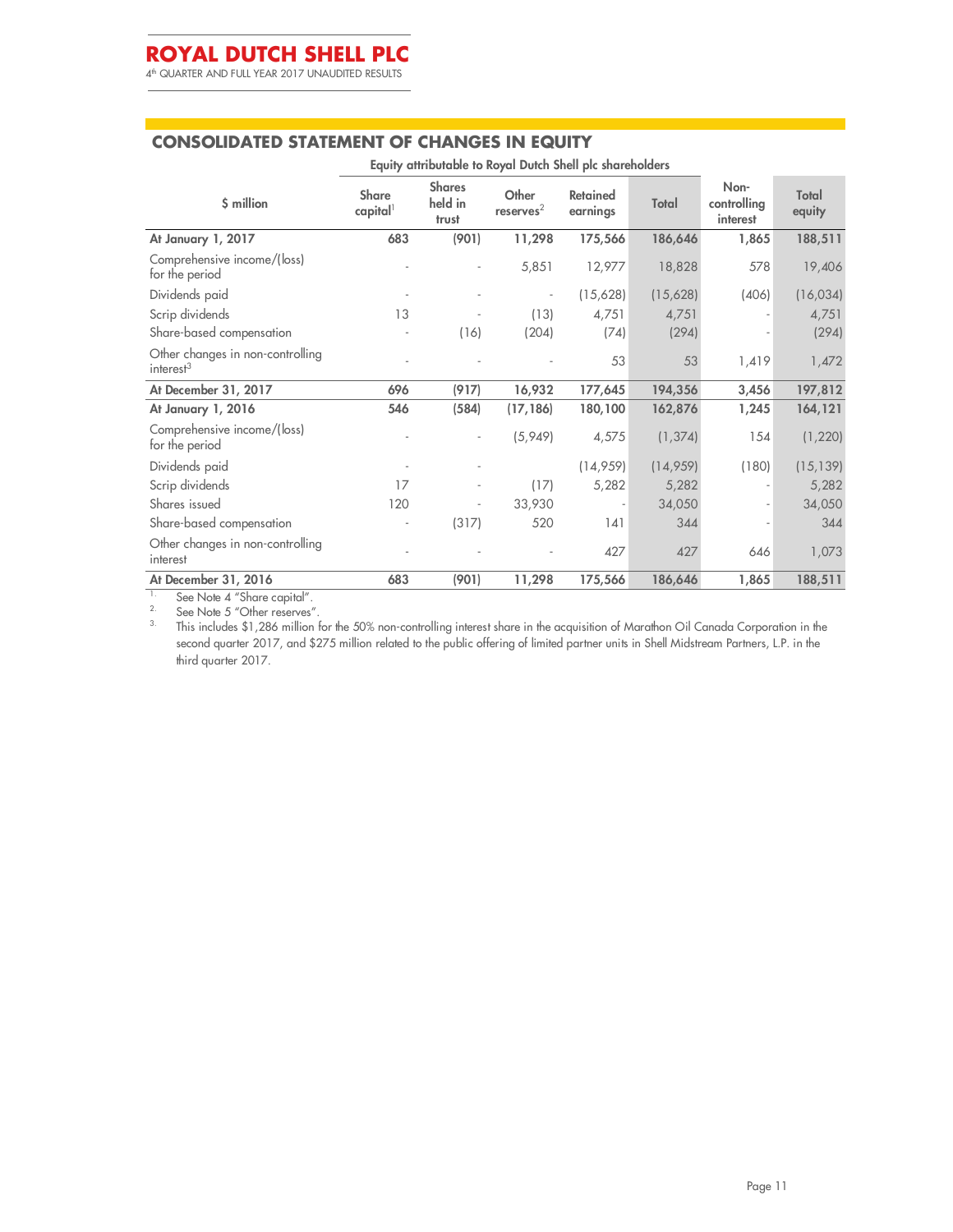4 th QUARTER AND FULL YEAR 2017 UNAUDITED RESULTS

### **CONDENSED CONSOLIDATED STATEMENT OF CASH FLOWS**

|          | Quarters |          | \$ million                                                                                 | Full year       |           |  |
|----------|----------|----------|--------------------------------------------------------------------------------------------|-----------------|-----------|--|
| Q4 2017  | Q3 2017  | Q4 2016  |                                                                                            | 2017            | 2016      |  |
| 3,937    | 4,212    |          | 1,608 Income/(loss) for the period                                                         | 13,435          | 4,777     |  |
| 1,467    | 1,734    |          | Adjustment for:<br>1,241 - Current tax                                                     |                 | 2,731     |  |
| 817      | 839      |          |                                                                                            | 6,591           | 2,752     |  |
| 5,795    | 6,408    |          | 980 - Interest expense (net)<br>6,558 - Depreciation, depletion and amortisation           | 3,365<br>26,222 | 24,993    |  |
| (1, 319) | (459)    | (1, 238) | - Net (gains)/losses on sale and revaluation of non-current assets and<br>businesses       | (1,640)         | (2, 141)  |  |
| (1, 121) | (2,467)  |          | (648) - Decrease/(increase) in working capital                                             | (3, 158)        | (6, 289)  |  |
| (1,034)  | (1,062)  |          | (982) - Share of (profit)/loss of joint ventures and associates                            | (4, 225)        | (3, 545)  |  |
| 1,647    | 1,082    |          | 1,466 - Dividends received from joint ventures and associates                              | 4,998           | 3,820     |  |
| 155      | (1, 158) | 1.078    | - Deferred tax, retirement benefits, decommissioning and other<br>provisions               | (3,918)         | (823)     |  |
| (704)    | (31)     |          | $(153) - Other1$                                                                           | 287             | (1, 226)  |  |
| (2, 365) | (1, 516) |          | (740) Tax paid                                                                             | (6, 307)        | (4, 434)  |  |
| 7,275    | 7,582    |          | 9,170 Cash flow from operating activities                                                  | 35,650          | 20,615    |  |
| (5,861)  | (5,018)  |          | (5,714) Capital expenditure                                                                | (20, 845)       | (22, 116) |  |
|          |          |          | Acquisition of BG Group plc, net of cash and cash equivalents<br>acquired                  |                 | (11, 421) |  |
| (202)    | (42)     |          | (527) Investments in joint ventures and associates                                         | (595)           | (1, 330)  |  |
| 2,866    | 236      |          | 1,306 Proceeds from sale of property, plant and equipment and businesses <sup>2</sup>      | 8,808           | 2,072     |  |
| 221      | 874      |          | 1,411 Proceeds from sale of joint ventures and associates                                  | 2,177           | 1,565     |  |
| 157      | 237      |          | 176 Interest received                                                                      | 724             | 470       |  |
| 2,154    | (199)    |          | $(81)$ Other <sup>3</sup>                                                                  | 1,702           | (203)     |  |
| (665)    | (3, 912) |          | (3,429) Cash flow from investing activities                                                | (8,029)         | (30,963)  |  |
| 543      | (544)    | 23       | Net increase/(decrease) in debt with maturity period<br>within three months<br>Other debt: | (869)           | (360)     |  |
| 120      | 29       |          | 189 - New borrowings                                                                       | 760             | 18,144    |  |
| (4, 103) | (2,702)  |          | $(3,327)$ - Repayments                                                                     | (11,720)        | (6,710)   |  |
| (840)    | (858)    |          | (1,073) Interest paid                                                                      | (3, 550)        | (2,938)   |  |
| 6        | 279      |          | 291 Change in non-controlling interest<br>Cash dividends paid to:                          | 293             | 1,110     |  |
| (2, 266) | (3,016)  |          | (2,323) - Royal Dutch Shell plc shareholders                                               | (10, 877)       | (9,677)   |  |
| (97)     | (113)    |          | (72) - Non-controlling interest                                                            | (406)           | (180)     |  |
|          |          |          | - Repurchases of shares                                                                    |                 |           |  |
| (443)    | (221)    |          | (175) Shares held in trust: net sales/(purchases) and dividends received                   | (717)           | (160)     |  |
| (7,080)  | (7, 146) | (6, 467) | Cash flow from financing activities                                                        | (27, 086)       | (771)     |  |
| 83       | 183      | (128)    | Currency translation differences relating to cash and<br>cash equivalents                  | 647             | (1, 503)  |  |
| (387)    | (3, 293) |          | (854) Increase/(decrease) in cash and cash equivalents                                     | 1,182           | (12,622)  |  |
| 20,699   | 23,992   |          | 19,984 Cash and cash equivalents at beginning of period                                    | 19,130          | 31,752    |  |
| 20,312   | 20,699   |          | 19,130 Cash and cash equivalents at end of period                                          | 20,312          | 19,130    |  |

 $1.$  Fourth quarter 2017 includes \$726 million of unrealised net gains related to financial instruments.

 $^{2}$  Fourth quarter 2017 includes \$2,063 million from the divestment of the package of UK North Sea assets and \$600 million from the divestment of Gabon onshore assets.

3. Fourth quarter 2017 includes \$2,635 million from the sale of shares in Woodside Petroleum Limited.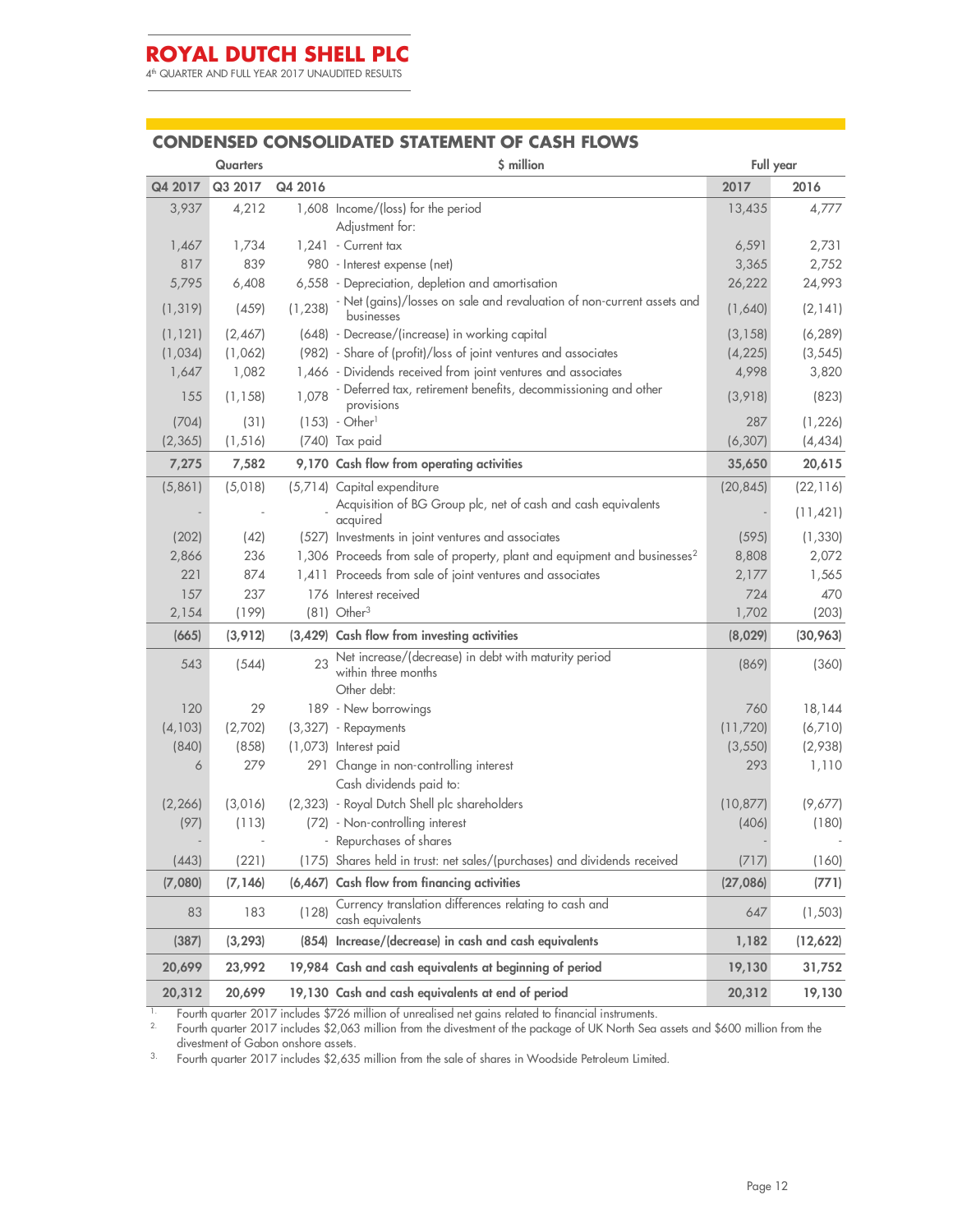### **NOTES TO THE UNAUDITED CONDENSED CONSOLIDATED FINANCIAL STATEMENTS**

#### **1. Basis of preparation**

These unaudited Condensed Consolidated Financial Statements of Royal Dutch Shell plc ("the Company") and its subsidiaries (collectively referred to as "Shell") have been prepared on the basis of the same accounting principles as, and should be read in conjunction with, the Annual Report and Form 20-F for the year ended December 31, 2016 (pages 122 to 127) as filed with the U.S. Securities and Exchange Commission.

The financial information presented in the unaudited Condensed Consolidated Financial Statements does not constitute statutory accounts within the meaning of section 434(3) of the Companies Act 2006 ("the Act"). Statutory accounts for the year ended December 31, 2016 were published in Shell's Annual Report and a copy was delivered to the Registrar of Companies in England and Wales. The auditor's report on those accounts was unqualified, did not include a reference to any matters to which the auditors drew attention by way of emphasis without qualifying the report and did not contain a statement under sections 498(2) or 498(3) of the Act.

### **2. Segment information**

Segment earnings are presented on a current cost of supplies basis (CCS earnings), which is the earnings measure used by the Chief Executive Officer for the purposes of making decisions about allocating resources and assessing performance. On this basis, the purchase price of volumes sold during the period is based on the current cost of supplies during the same period after making allowance for the tax effect. CCS earnings therefore exclude the effect of changes in the oil price on inventory carrying amounts. Sales between segments are based on prices generally equivalent to commercially available prices.

|         | <b>Quarters</b> |                          |                                  | \$ million | Full year |         |
|---------|-----------------|--------------------------|----------------------------------|------------|-----------|---------|
| Q4 2017 | Q3 2017         | Q4 2016                  |                                  |            | 2017      | 2016    |
|         |                 |                          | Third-party revenue              |            |           |         |
| 8,205   | 8,316           | 7,031                    | Integrated Gas                   |            | 32,674    | 25,282  |
| 2,644   | 1,654           | 1,418                    | Upstream                         |            | 7,723     | 6,412   |
| 74,561  | 65,843          | 56,300                   | Downstream                       |            | 264,731   | 201,823 |
| 12      | 17              | 18                       | Corporate                        |            | 51        | 74      |
| 85,422  | 75,830          | 64,767                   | <b>Total third-party revenue</b> |            | 305,179   | 233,591 |
|         |                 |                          | Inter-segment revenue            |            |           |         |
| 1,199   | 1,101           | 1,087                    | Integrated Gas                   |            | 3,978     | 3,908   |
| 8,258   | 7,991           | 8,218                    | Upstream                         |            | 32,469    | 26,524  |
| 1,281   | 1,142           | 796                      | Downstream                       |            | 4,248     | 1,727   |
|         |                 | $\overline{\phantom{a}}$ | Corporate                        |            |           |         |
|         |                 |                          | <b>CCS</b> earnings              |            |           |         |
| 848     | 1,217           | 28                       | Integrated Gas                   |            | 5,078     | 2,529   |
| 2,050   | 575             | 35                       | Upstream                         |            | 1,551     | (3,674) |
| 1,116   | 2,405           | 1,575                    | Downstream                       |            | 8,258     | 6,588   |
| (838)   | (394)           | (566)                    | Corporate                        |            | (2,416)   | (1,751) |
| 3,176   | 3,803           | 1,072 Total              |                                  |            | 12,471    | 3,692   |

### **INFORMATION BY SEGMENT**

Ī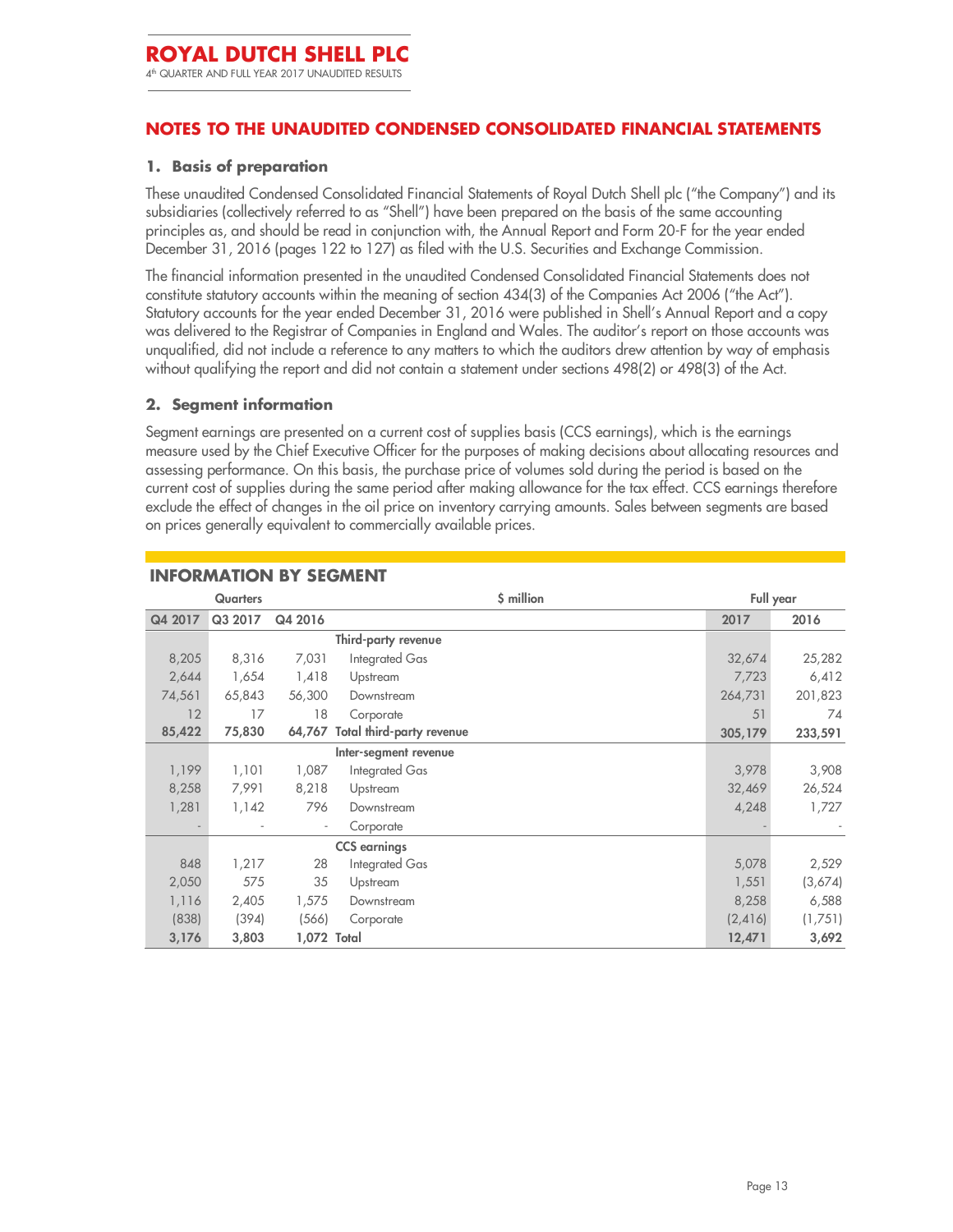4 th QUARTER AND FULL YEAR 2017 UNAUDITED RESULTS

### **RECONCILIATION OF INCOME FOR THE PERIOD TO CCS EARNINGS**

|         | <b>Quarters</b> |                                                                        | Full year |          |
|---------|-----------------|------------------------------------------------------------------------|-----------|----------|
| Q4 2017 | Q3 2017         | Q4 2016                                                                | 2017      | 2016     |
| 3.807   | 4,087           | 1,541 Income/(loss) attributable to Royal Dutch Shell plc shareholders | 12,977    | 4,575    |
| 130     | 125             | 67 Income/(loss) attributable to non-controlling interest              | 458       | 202      |
| 3,937   | 4,212           | 1,608 Income/(loss) for the period                                     | 13,435    | 4,777    |
|         |                 | Current cost of supplies adjustment:                                   |           |          |
| (1,022) | (528)           | (633) Purchases                                                        | (1, 252)  | (1, 284) |
| 287     | 145             | 173 Taxation                                                           | 349       | 344      |
| (26)    | (26)            | (76) Share of profit/(loss) of joint ventures and associates           | (61)      | (145)    |
| (761)   | (409)           | (536) Current cost of supplies adjustment <sup>1</sup>                 | (964)     | (1,085)  |
| 3,176   | 3,803           | 1,072 CCS earnings                                                     | 12,471    | 3,692    |
|         |                 | of which:                                                              |           |          |
| 3,082   | 3,698           | 1,032 CCS earnings attributable to Royal Dutch Shell plc shareholders  | 12,081    | 3,533    |
| 94      | 105             | 40 CCS earnings attributable to non-controlling interest               | 390       | 159      |

1. The adjustment attributable to Royal Dutch Shell plc shareholders is a negative \$725 million in the fourth quarter 2017 (Q3 2017: negative \$389 million; Q4 2016: negative \$509 million; full year 2017: negative \$896 million; full year 2016: negative \$1,042 million).

#### **3. Earnings per share**

#### **EARNINGS PER SHARE**

|         | <b>Quarters</b> |         |                                                                                  | Full year |         |
|---------|-----------------|---------|----------------------------------------------------------------------------------|-----------|---------|
| Q4 2017 | Q3 2017         | Q4 2016 |                                                                                  | 2017      | 2016    |
| 3,807   | 4,087           | 1,541   | Income/(loss) attributable to Royal Dutch Shell plc shareholders<br>(\$ million) | 12.977    | 4,575   |
|         |                 |         | Weighted average number of shares used as the basis for determining:             |           |         |
| 8,274.6 | 8.249.6         | 8,101.8 | Basic earnings per share (million)                                               | 8,223.4   | 7,833.7 |
| 8,354.5 | 8.324.9         | 8.170.1 | Diluted earnings per share (million)                                             | 8.299.0   | 7,891.7 |

#### **4. Share capital**

### **ISSUED AND FULLY PAID ORDINARY SHARES OF €0.07 EACH<sup>1</sup>**

|                      | Number of shares |               | Nominal value (\$ million) |     |       |
|----------------------|------------------|---------------|----------------------------|-----|-------|
|                      | А                | В             | Α                          | В   | Total |
| At January 1, 2017   | 4,428,903,813    | 3,745,486,731 | 374                        | 309 | 683   |
| Scrip dividends      | 168,232,237      |               | 13                         |     | 13    |
| At December 31, 2017 | 4,597,136,050    | 3,745,486,731 | 387                        | 309 | 696   |
|                      |                  |               |                            |     |       |
| At January 1, 2016   | 3,990,921,569    | 2,440,410,614 | 340                        | 206 | 546   |
| Scrip dividends      | 219,253,936      |               | 17                         |     | 17    |
| Shares issued        | 218,728,308      | 1,305,076,117 | 17                         | 103 | 120   |
| At December 31, 2016 | 4,428,903,813    | 3,745,486,731 | 374                        | 309 | 683   |

<sup>1.</sup> Share capital at December 31, 2017 also included 50,000 issued and fully paid sterling deferred shares of £1 each.

At Royal Dutch Shell plc's Annual General Meeting on May 23, 2017, the Board was authorised to allot ordinary shares in Royal Dutch Shell plc, and to grant rights to subscribe for or to convert any security into ordinary shares in Royal Dutch Shell plc, up to an aggregate nominal amount of €190 million (representing 2,714 million ordinary shares of €0.07 each), and to list such shares or rights on any stock exchange. This authority expires at the earlier of the close of business on August 23, 2018, and the end of the Annual General Meeting to be held in 2018, unless previously renewed, revoked or varied by Royal Dutch Shell plc in a general meeting.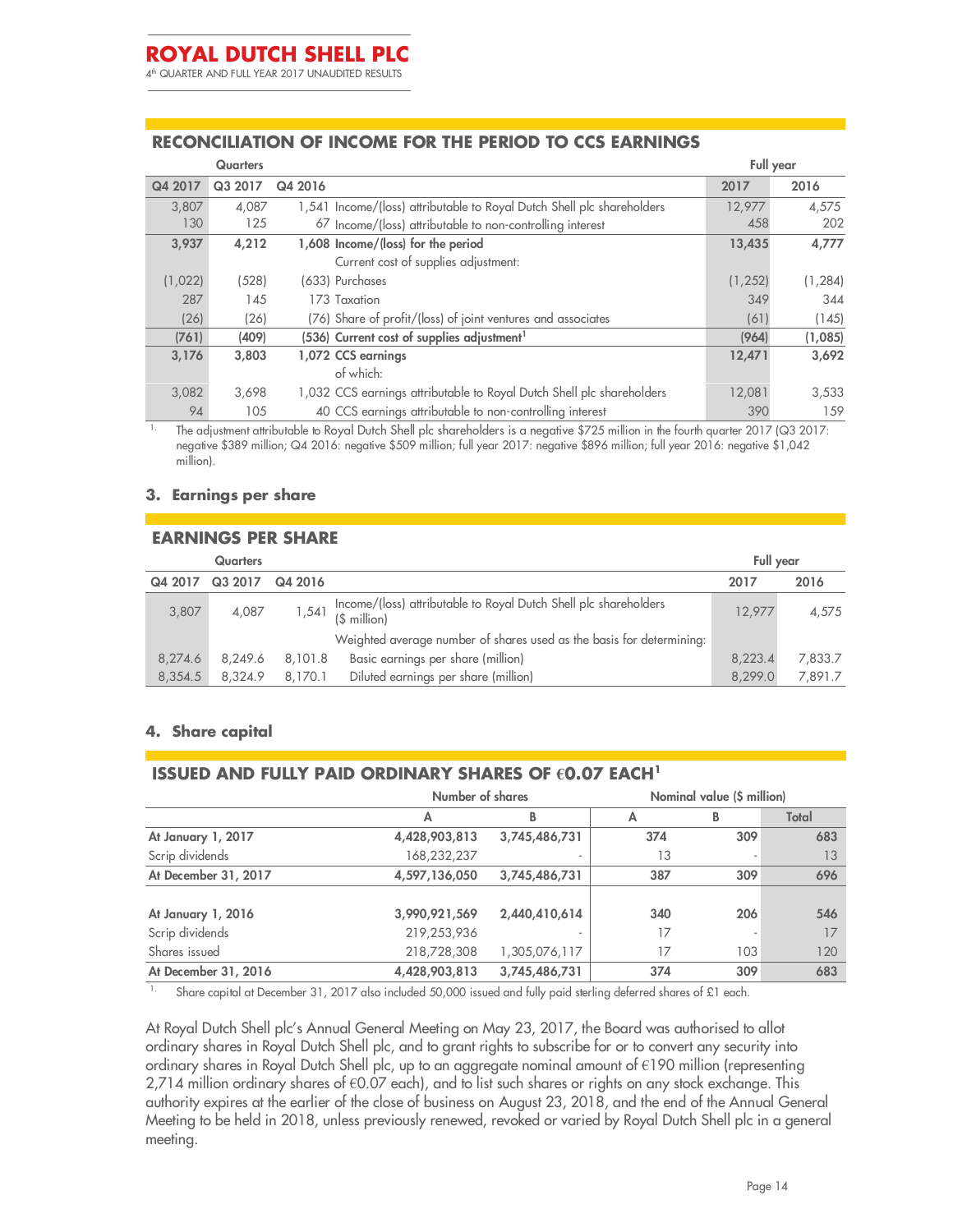4 th QUARTER AND FULL YEAR 2017 UNAUDITED RESULTS

#### **5. Other reserves**

#### **OTHER RESERVES**

| \$ million                                                                                 | Merger<br>reserve | <b>Share</b><br>premium<br>reserve | Capital<br>redemption<br>reserve | Share plan<br>reserve | Accumulated<br>other<br>comprehensive<br>income | Total     |
|--------------------------------------------------------------------------------------------|-------------------|------------------------------------|----------------------------------|-----------------------|-------------------------------------------------|-----------|
| At January 1, 2017                                                                         | 37,311            | 154                                | 84                               | 1,644                 | (27, 895)                                       | 11,298    |
| Other comprehensive income/(loss)<br>attributable to Royal Dutch Shell plc<br>shareholders |                   |                                    |                                  |                       | 5,851                                           | 5,851     |
| Scrip dividends                                                                            | (13)              |                                    |                                  |                       |                                                 | (13)      |
| Share-based compensation                                                                   | ٠                 |                                    | $\overline{a}$                   | (204)                 | $\overline{\phantom{a}}$                        | (204)     |
| At December 31, 2017                                                                       | 37,298            | 154                                | 84                               | 1,440                 | (22, 044)                                       | 16,932    |
| At January 1, 2016                                                                         | 3,398             | 154                                | 84                               | 1,658                 | (22, 480)                                       | (17, 186) |
| Other comprehensive income/(loss)<br>attributable to Royal Dutch Shell plc<br>shareholders |                   |                                    |                                  |                       | (5,949)                                         | (5,949)   |
| Scrip dividends                                                                            | (17)              |                                    |                                  |                       |                                                 | (17)      |
| Shares issued                                                                              | 33,930            |                                    | $\overline{\phantom{a}}$         |                       | $\blacksquare$                                  | 33,930    |
| Share-based compensation                                                                   |                   |                                    |                                  | (14)                  | 534                                             | 520       |
| At December 31, 2016                                                                       | 37,311            | 154                                | 84                               | 1,644                 | (27, 895)                                       | 11,298    |

The merger reserve and share premium reserve were established as a consequence of Royal Dutch Shell plc becoming the single parent company of Royal Dutch Petroleum Company and The "Shell" Transport and Trading Company, p.l.c., now The Shell Transport and Trading Company Limited, in 2005. The merger reserve increased in 2016 following the issuance of shares for the acquisition of BG Group plc. The capital redemption reserve was established in connection with repurchases of shares of Royal Dutch Shell plc. The share plan reserve is in respect of equity-settled share-based compensation plans.

#### **6. Derivative contracts and debt excluding finance lease liabilities**

The table below provides the carrying amounts of derivatives contracts held, disclosed in accordance with IFRS 13 *Fair Value Measurement*.

### **DERIVATIVE CONTRACTS**

| S million                                 | Dec 31, 2017 | Dec 31, 2016 |
|-------------------------------------------|--------------|--------------|
| Included within:                          |              |              |
| Trade and other receivables - non-current | 919          | 405          |
| Trade and other receivables - current     | 5,304        | 5.957        |
| Trade and other payables - non-current    | 981          | 3.315        |
| Trade and other payables - current        | 5,253        | 6,418        |

As disclosed in the Consolidated Financial Statements for the year ended December 31, 2016, presented in the Annual Report and Form 20-F for that year, Shell is exposed to the risks of changes in fair value of its financial assets and liabilities. The fair values of the financial assets and liabilities are defined as the price that would be received to sell an asset or paid to transfer a liability in an orderly transaction between market participants at the measurement date. Methods and assumptions used to estimate the fair values at December 31, 2017 are consistent with those used in the year ended December 31, 2016. The carrying amounts of derivative contracts measured using predominantly unobservable inputs have not changed materially since December 31, 2016.

The table below provides the comparison of the fair value with the carrying amount of debt excluding finance lease liabilities, disclosed in accordance with IFRS 7 *Financial Instruments: Disclosures*.

#### **DEBT EXCLUDING FINANCE LEASE LIABILITIES**

| <b>S</b> million        | Dec 31, 2017 | Dec 31, 2016 |
|-------------------------|--------------|--------------|
| Carrying amount         | 70.140       | 77,617       |
| Fair value <sup>1</sup> | 74,650       | 80,408       |
| .<br>$\cdots$           |              |              |

1. Mainly determined from the prices quoted for these securities.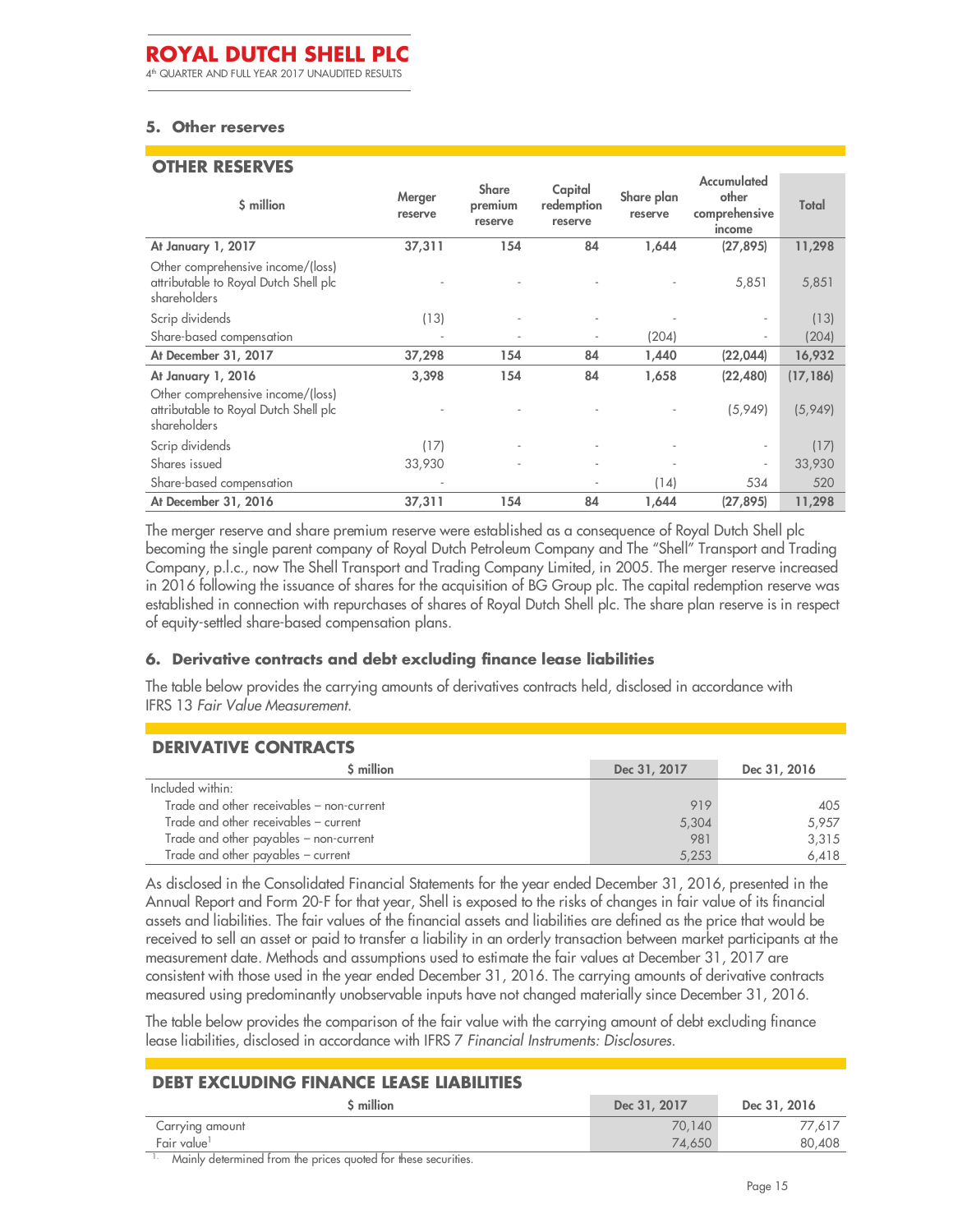### **7. Motiva joint venture**

On May 1, 2017, Shell and Saudi Refining Inc. ("SRI") completed the separation of assets, liabilities and businesses of Motiva Enterprises LLC ("Motiva"), a 50:50 joint venture. Following the transaction, Shell assumed sole ownership of two refineries, eleven distribution terminals and certain Shell-branded fuel retail markets in the United States. The transaction enables Shell to combine the assets retained from the joint venture with other Shell Downstream assets in North America, in line with its strategy to deliver increased cash and returns through simpler and highly integrated businesses. It is accounted for as a disposal of Shell's 50% interest in the Motiva joint venture and a subsequent business acquisition.

The fair value of Shell's interest in the joint venture on May 1, 2017 was \$3,847 million. This fair value was used, for accounting purposes, as the consideration recognised for the disposal. The disposal gave rise to a taxable gain, leading to a non-cash charge of \$574 million on completion of the transaction. Consequently, income for the second quarter 2017 included a net charge of \$546 million representing the difference between the net carrying amount of Shell's interest in the joint venture (including associated deferred tax liabilities) of \$3,819 million and its fair value, and the tax charge which crystallised upon the disposal. This net charge was reported under "Interest and other income".

The fair value of \$3,847 million also served as the consideration paid for the net assets acquired, in combination with \$862 million received in cash from SRI in the second quarter 2017. The fair value of net assets acquired was \$2,544 million. As a result, goodwill of \$441 million was initially recognised on the business acquisition in the second quarter 2017. In the third quarter 2017, goodwill was reduced to \$391 million following updates to the provisionally agreed cash settlement from SRI and to the fair value of the net assets acquired. In the fourth quarter 2017, goodwill was reduced to \$355 million as set out in the table below. The fair value of Shell's interest in the joint venture, the fair value of the net assets acquired, and therefore the resultant goodwill, remains provisional although no significant adjustments are expected.

| \$ million                                                   | As previously<br>published | <b>Adjustment</b> | As adjusted |
|--------------------------------------------------------------|----------------------------|-------------------|-------------|
| Fair value of Shell's interest in the Motiva joint venture 1 | 3,847                      |                   | 3,847       |
| Less: Cash settlement                                        | 930                        | 27                | 957         |
| Less: Fair value of net assets acquired <sup>2</sup>         |                            |                   |             |
| Intangible assets                                            | 641                        | 15                | 656         |
| Property, plant and equipment                                | 2,699                      | (14)              | 2,685       |
| Other non-current assets                                     | 67                         |                   | 67          |
| Trade and other receivables (current)                        |                            | 27                | 27          |
| Inventories                                                  | 928                        | (1)               | 927         |
| Debt (non-current)                                           | (115)                      |                   | (115)       |
| Trade and other payables (non-current)                       | (65)                       |                   | (65)        |
| Deferred tax (non-current liabilities)                       | (312)                      | (6)               | (318)       |
| Retirement benefits (non-current liabilities)                | (982)                      |                   | (975)       |
| Decommissioning and other provisions (non-current)           | (132)                      |                   | (132)       |
| Trade and other payables (current)                           | (100)                      | (7)               | (107)       |
| Other current liabilities                                    | (103)                      | (12)              | (115)       |
|                                                              | 2,526                      | 9                 | 2,535       |
| Goodwill                                                     | 391                        | (36)              | 355         |

#### **GOODWILL RECOGNISED**

1. Based on Shell's assessment.

2. Based on an independent valuation using cash flow projections based on the historical performance of the newly acquired assets, forecasted pricing for various related commodities and existing business plan information.

For the full year 2017, the total cash impact of this transaction was \$887 million reported under "Proceeds from sale of joint ventures and associates" in the Condensed Consolidated Statement of Cash Flows (third quarter 2017: \$842 million). This is the net effect of the \$957 million cash received from SRI and a payment by Shell of \$70 million to settle the transfer of certain retirement benefit liabilities to SRI.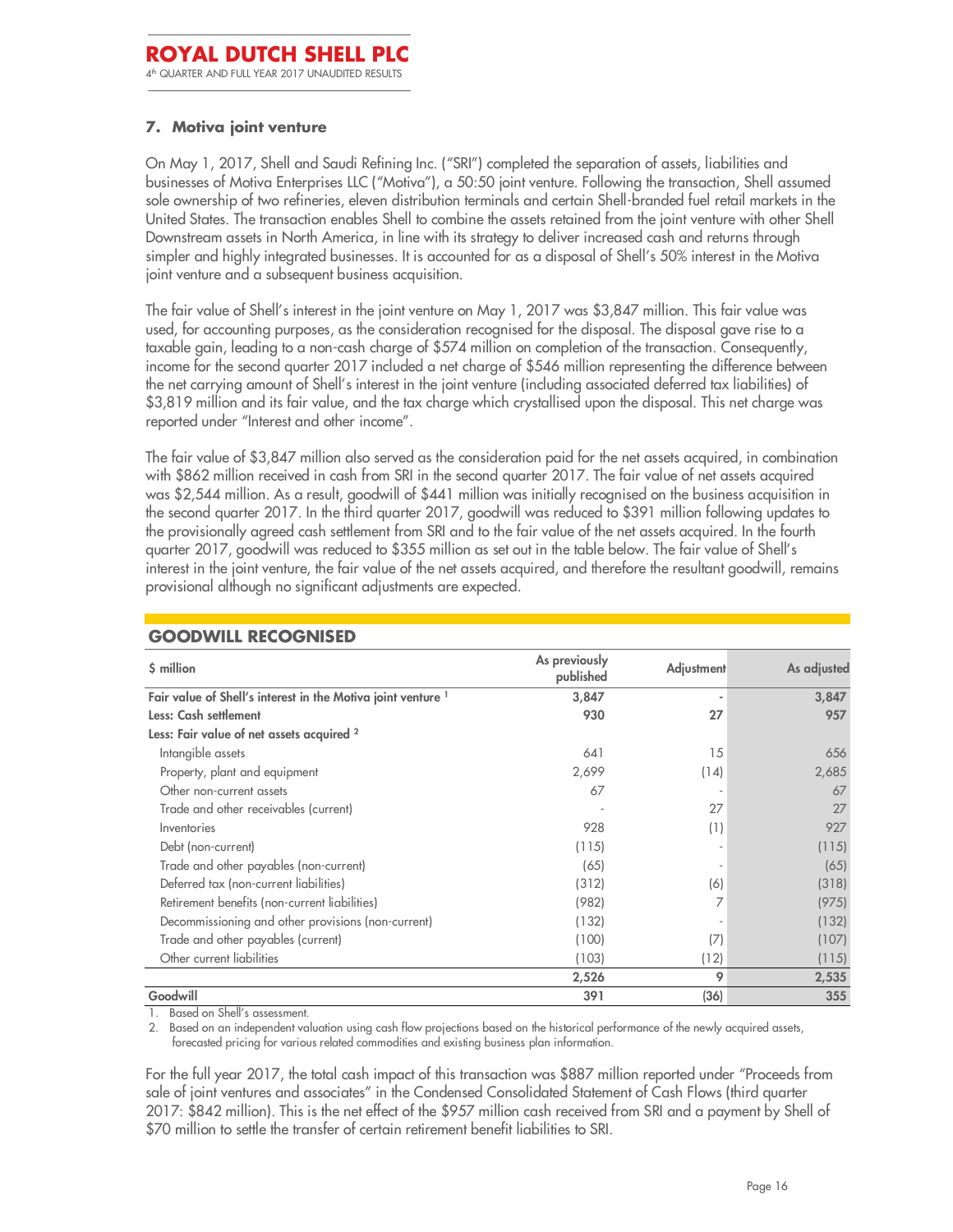### **DEFINITIONS**

#### **A. Identified items**

Identified items comprise: divestment gains and losses, impairments, fair value accounting of commodity derivatives and certain gas contracts, redundancy and restructuring, the impact of exchange rate movements on certain deferred tax balances, and other items. These items, either individually or collectively, can cause volatility to net income, in some cases driven by external factors, which may hinder the comparative understanding of Shell's financial results from period to period. The impact of identified items on Shell's CCS earnings is shown below.

|          | \$ million<br><b>Quarters</b> |         | Full year                                                                   |          |         |
|----------|-------------------------------|---------|-----------------------------------------------------------------------------|----------|---------|
| Q4 2017  | Q3 2017                       | Q4 2016 |                                                                             | 2017     | 2016    |
| 1,275    | 324                           | 1,061   | Divestment gains/(losses)                                                   | 1,657    | 1,631   |
| (321)    | (405)                         | (293)   | <b>Impairments</b>                                                          | (3,042)  | (2,108) |
| (541)    | (398)                         | (239)   | Fair value accounting of commodity derivatives and certain gas<br>contracts | (335)    | (644)   |
| (107)    | (71)                          |         | (48) Redundancy and restructuring                                           | (379)    | (1,428) |
| (111)    | 275                           |         | (433) Impact of exchange rate movements on tax balances                     | 622      | 253     |
| (1, 416) | (130)                         | (811)   | Other <sup>1</sup>                                                          | (2, 234) | (1,467) |
| (1, 221) | (405)                         | (763)   | Impact on CCS earnings                                                      | (3,711)  | (3,763) |
|          |                               |         | Of which:                                                                   |          |         |
| (788)    | (65)                          | (879)   | Integrated Gas                                                              | (190)    | (1,171) |
| 400      | 13                            | (19)    | Upstream                                                                    | (1, 540) | (970)   |
| (280)    | (263)                         | 236     | Downstream                                                                  | (824)    | (655)   |
| (553)    | (90)                          | (101)   | Corporate                                                                   | (1, 157) | (967)   |
|          |                               |         | - Impact on CCS earnings attributable to non-controlling interest           | (28)     | (111)   |
| (1, 221) | (405)                         |         | (763) Impact on CCS earnings attributable to shareholders                   | (3,683)  | (3,652) |

Fourth quarter 2017 includes a non-cash charge of \$2,014 million primarily related to the remeasurement of deferred tax positions following the US tax reform legislation.

The categories above represent the nature of the items identified irrespective of whether the items relate to Shell subsidiaries or joint ventures and associates. The after-tax impact of identified items of joint ventures and associates is fully reported within "Share of profit of joint ventures and associates" on the Consolidated Statement of Income. Identified items related to subsidiaries are consolidated and reported across appropriate lines of the Consolidated Statement of Income. Only pre-tax identified items reported by subsidiaries are taken into account in the calculation of "underlying operating expenses" (Definition G).

**Fair value accounting of commodity derivatives and certain gas contracts**: In the ordinary course of business, Shell enters into contracts to supply or purchase oil and gas products as well as power and environmental products. Derivative contracts are entered into for mitigation of resulting economic exposures (generally price exposure) and these derivative contracts are carried at period-end market price (fair value), with movements in fair value recognised in income for the period. Supply and purchase contracts entered into for operational purposes are, by contrast, recognised when the transaction occurs; furthermore, inventory is carried at historical cost or net realisable value, whichever is lower. As a consequence, accounting mismatches occur because: (a) the supply or purchase transaction is recognised in a different period; or (b) the inventory is measured on a different basis. In addition, certain contracts are, due to pricing or delivery conditions, deemed to contain embedded derivatives or written options and are also required to be carried at fair value even though they are entered into for operational purposes. The accounting impacts are reported as identified items.

**Impacts of exchange rate movements on tax balances** represent the impact on tax balances of exchange rate movements arising on (a) the conversion to dollars of the local currency tax base of non-monetary assets and liabilities, as well as losses (this primarily impacts the Integrated Gas and Upstream segments) and (b) the conversion of dollar-denominated inter-segment loans to local currency, leading to taxable exchange rate gains or losses (this primarily impacts the Corporate segment).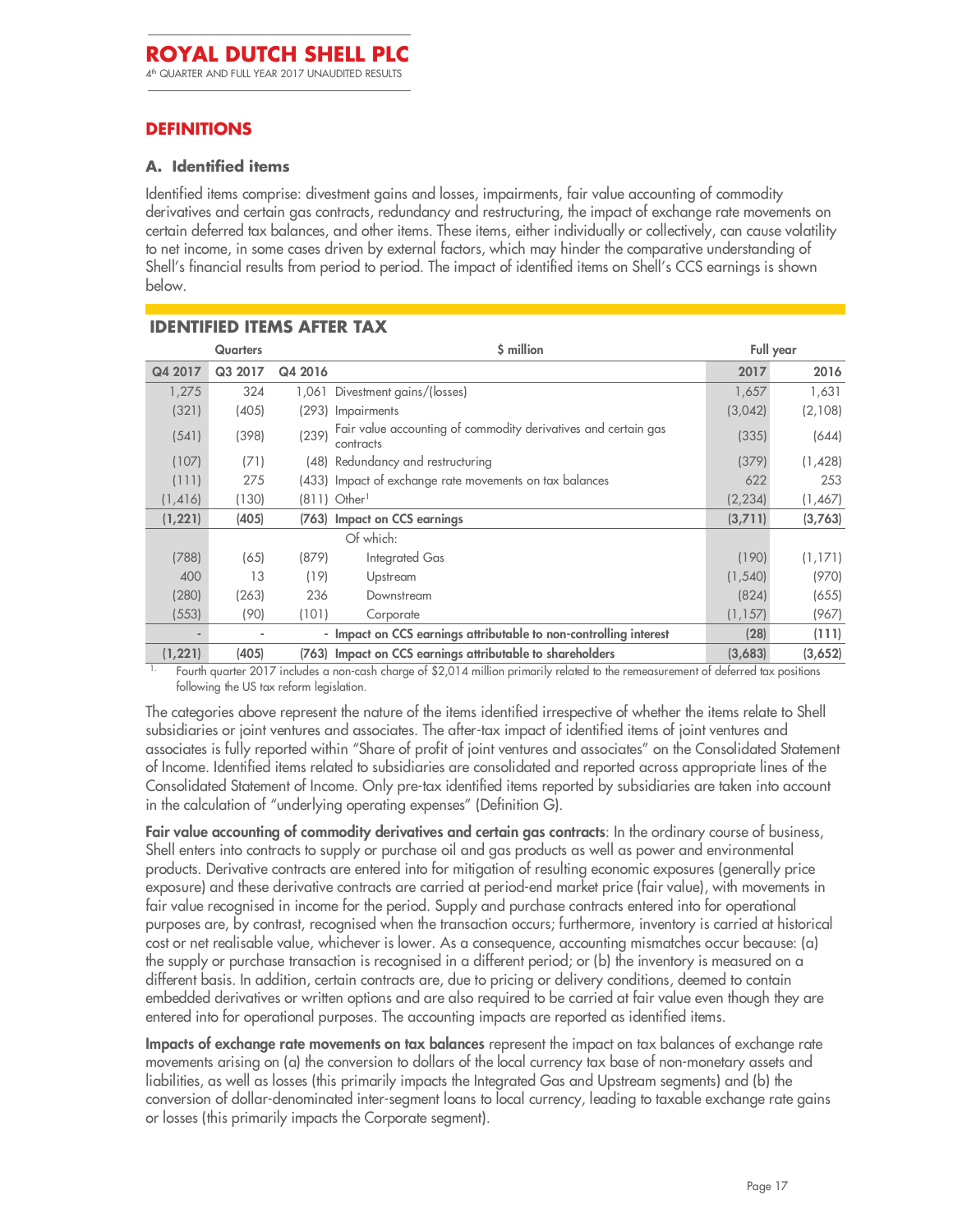**Other identified items** represent other credits or charges Shell's management assesses should be excluded to provide additional insight, such as the impact arising from the US tax reform legislation and certain provisions for onerous contracts or litigation.

### **B. Basic CCS earnings per share**

Basic CCS earnings per share is calculated as CCS earnings attributable to Royal Dutch Shell plc shareholders (see Note 2), divided by the weighted average number of shares used as the basis for basic earnings per share (see Note 3).

### **C. Capital investment**

Capital investment is a measure used to make decisions about allocating resources and assessing performance. It comprises capital expenditure, exploration expense excluding well write-offs, new investments in joint ventures and associates, new finance leases and investments in Integrated Gas, Upstream and Downstream securities, all of which on an accruals basis. In 2016, it also included the capital investment related to the acquisition of BG Group plc.

|         | <b>Quarters</b> |         | \$ million                                                       |        | Full year |
|---------|-----------------|---------|------------------------------------------------------------------|--------|-----------|
| Q4 2017 | Q3 2017         | Q4 2016 |                                                                  | 2017   | 2016      |
| 5,861   | 5,018           |         | 5,714 Capital expenditure <sup>1</sup>                           | 20,845 | 22,116    |
|         |                 |         | - Capital investment related to the acquisition of BG Group plc  |        | 52,904    |
| 202     | 42              |         | 527 Investments in joint ventures and associates                 | 595    | 1,330     |
| 380     | 280             |         | 416 Exploration expense, excluding exploration wells written off | 1,048  | 1,274     |
| 330     | 312             |         | 215 Finance leases                                               | 1,074  | 2,343     |
| 5       | 90              | 41      | Other <sup>1</sup>                                               | 444    | (90)      |
| 6,778   | 5,742           |         | 6,913 Capital investment                                         | 24,006 | 79,877    |
|         |                 |         | Of which:                                                        |        |           |
| 1,043   | 1,148           | 1,145   | Integrated Gas                                                   | 3,827  | 26,214    |
| 3,485   | 2,805           | 3,490   | Upstream                                                         | 13,648 | 47,507    |
| 2,208   | 1,743           | 2,251   | Downstream                                                       | 6,416  | 6,057     |
| 42      | 46              | 27      | Corporate                                                        | 115    | 99        |

The reconciliation of "Capital expenditure" to "Capital investment" is as follows.

1. Full year 2017 includes capital expenditure of \$911 million and, under "Other", a payable position of \$375 million, related to the acquisition of Marathon Oil Canada Corporation in Canada.

#### **D. Divestments**

Divestments is a measure used to monitor the progress of Shell's divestment programme. This measure comprises proceeds from sale of property, plant and equipment and businesses, joint ventures and associates, and other Integrated Gas, Upstream and Downstream investments, reported in "Cash flow from investing activities", adjusted onto an accruals basis and for any share consideration received or contingent consideration recognised upon divestment, as well as proceeds from the sale of interests in entities while retaining control (for example, proceeds from sale of interest in Shell Midstream Partners, L.P.), which are included in "Change in noncontrolling interest" within "Cash flow from financing activities".

With effect from January 1, 2017, consideration received in the form of shares is valued and included in this measure upon completion of the divestment transactions, instead of when these shares are disposed of. This change in timing of recognition enables Shell to better evaluate its progress against its divestment programme. The share or contingent consideration is not remeasured thereafter, including if and when the shares received are eventually disposed of, or contingent consideration is realised. Comparative information for 2016 has been adjusted to include the share consideration received upon the divestments of Shell's interests in the Deep Basin and Gundy acreages (Canada) and the Brutus TLP and Glider subsea production system (USA), both in the fourth quarter 2016.

In future periods, the proceeds from any disposal of shares received as divestment consideration, and proceeds from realisation of contingent consideration, will be included in "Cash flow from investing activities".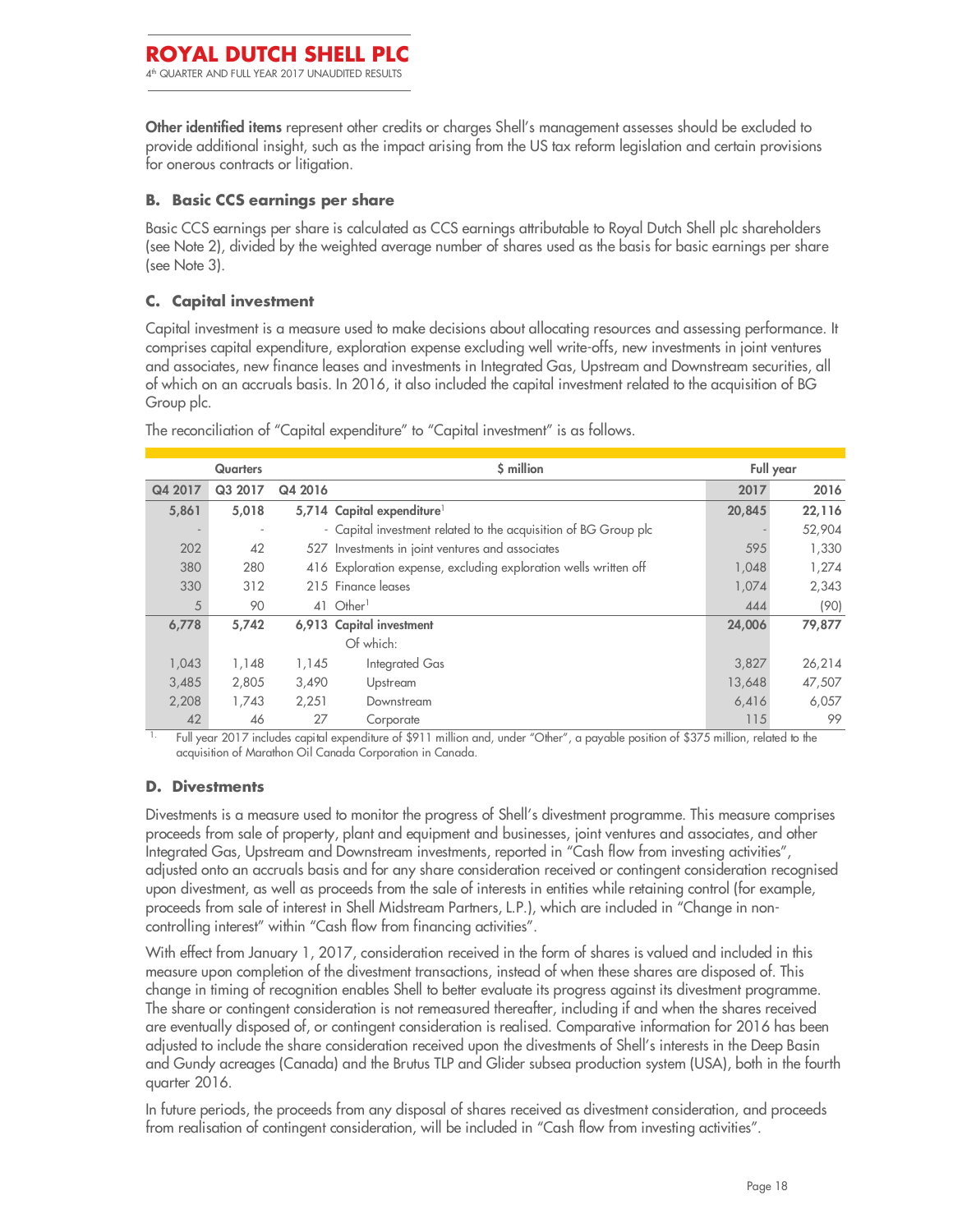The reconciliation of "Proceeds from sale of property, plant and equipment and businesses" to "Divestments" is as follows.

|         | <b>Quarters</b>          |         | \$ million                                                            |        | Full year |
|---------|--------------------------|---------|-----------------------------------------------------------------------|--------|-----------|
| Q4 2017 | Q3 2017                  | Q4 2016 |                                                                       | 2017   | 2016      |
| 2,866   | 236                      | 1,306   | Proceeds from sale of property, plant and equipment and<br>businesses | 8,808  | 2,072     |
| 221     | 874                      | 1,411   | Proceeds from sale of joint ventures and associates <sup>2</sup>      | 2,177  | 1,565     |
| 217     | $\overline{\phantom{a}}$ | 275     | Share and contingent consideration <sup>3</sup>                       | 3,046  | 275       |
|         | 275                      | 289     | Proceeds from sale of interests in entities while retaining control   | 278    | 1,108     |
| 3,170   | (20)                     | (3)     | Other adjustments <sup>4</sup>                                        | 3,031  | (36)      |
| 6,474   | 1,365                    |         | 3.278 Divestments                                                     | 17,340 | 4,984     |
|         |                          |         | Of which:                                                             |        |           |
| 3,021   | 22                       | 47      | Integrated Gas                                                        | 3,077  | 352       |
| 3,254   | 187                      | 1,480   | Upstream                                                              | 11,542 | 1,726     |
| 199     | 1,156                    | 1,747   | Downstream                                                            | 2,703  | 2,889     |
|         |                          | 4       | Corporate                                                             | 18     | 17        |

1. Full year 2017 includes \$5,188 million related to the Canada oil sands divestment. As reflected in Definition C, capital expenditure of \$911 million and a payable position of \$375 million, together \$1,286 million, were also recorded as part of the oil sands transaction and are integral to the divestment programme.

<sup>2.</sup> Full year 2017 includes the Motiva transaction, see Note 7. Also integral to the divestment programme is \$1,331 million primarily related to net debt assumed by the counterparty in the Motiva transaction, which would have otherwise increased the cash consideration received by Shell.

3. Full year 2017 includes \$2,829 million for shares in Canadian Natural Resources Limited received as partial consideration for the Canada oil sands divestment.

4. Fourth quarter 2017 includes proceeds of \$2,635 million from the sale of shares in Woodside Petroleum Limited.

#### **E. Return on average capital employed**

Return on average capital employed (ROACE) measures the efficiency of Shell's utilisation of the capital that it employs. In this calculation, ROACE is defined as income for the current and previous three quarters, adjusted for after-tax interest expense, as a percentage of the average capital employed for the same period. Capital employed consists of total equity, current debt and non-current debt.

| \$ million                                     | <b>Quarters</b> |         |         |  |
|------------------------------------------------|-----------------|---------|---------|--|
|                                                | Q4 2017         | Q3 2017 | Q4 2016 |  |
| Income for current and previous three quarters | 13,435          | 11,106  | 4,777   |  |
| Interest expense after tax                     | 2,995           | 3,088   | 2,730   |  |
| Income before interest expense                 | 16,430          | 14,194  | 7,507   |  |
| Capital employed - opening                     | 280,988         | 286,558 | 222,500 |  |
| Capital employed - closing                     | 283,477         | 286,889 | 280,988 |  |
| Capital employed - average                     | 282,233         | 286,723 | 251,744 |  |
| <b>ROACE</b>                                   | 5.8%            | 5.0%    | 3.0%    |  |

Return on average capital employed on a CCS basis excluding identified items is defined as the sum of CCS earnings attributable to shareholders excluding identified items for the current and previous three quarters, as a percentage of the average capital employed for the same period.

| S million                                                                       | Quarters |         |         |
|---------------------------------------------------------------------------------|----------|---------|---------|
|                                                                                 | Q4 2017  | Q3 2017 | Q4 2016 |
| CCS earnings excluding identified items for current and previous three quarters | 15,764   | 13,256  | 7.185   |
| Capital employed - average                                                      | 282.233  | 286,723 | 251,744 |
| ROACE on a CCS basis excluding identified items                                 | 5.6%     | 4.6%    | 2.9%    |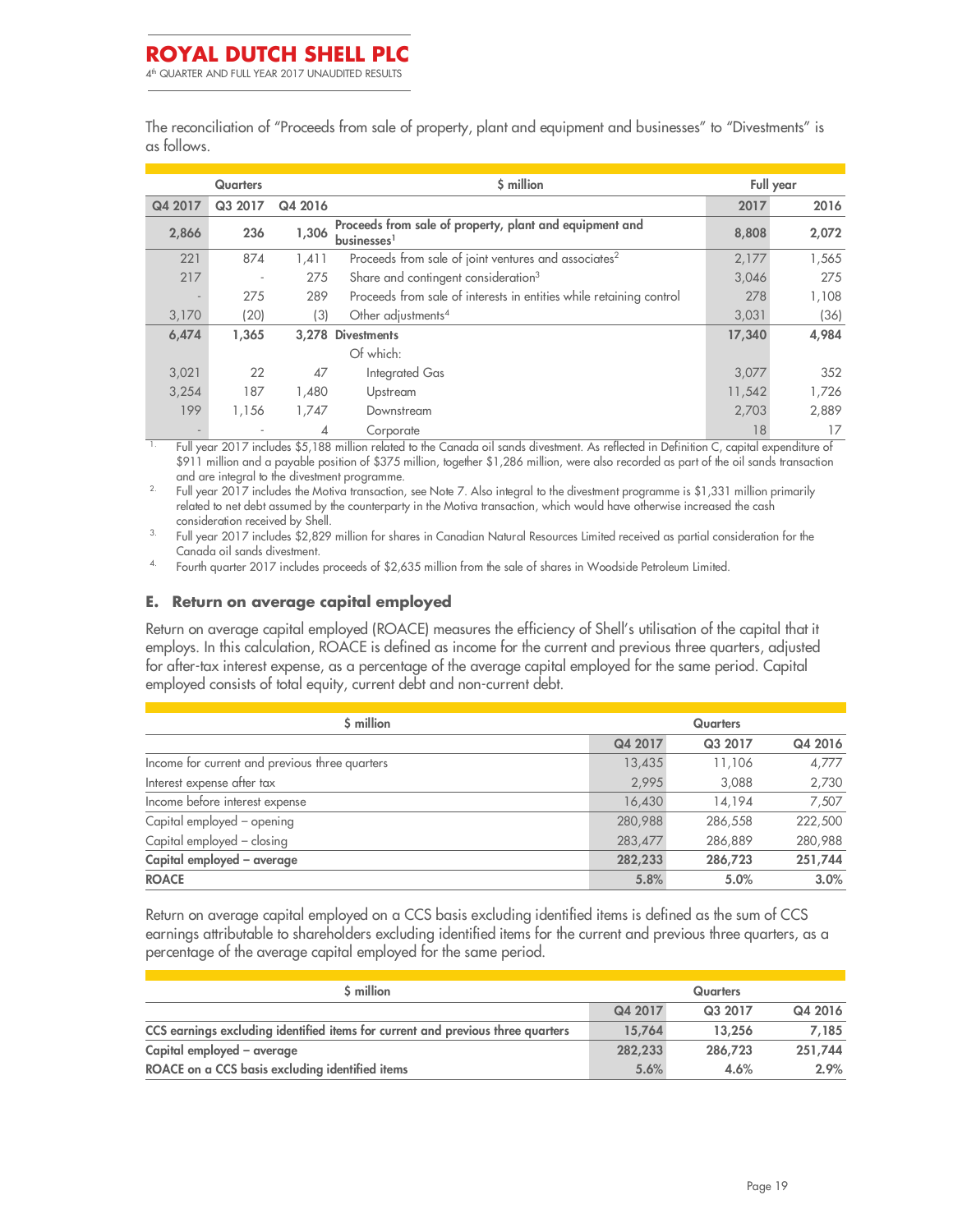4 th QUARTER AND FULL YEAR 2017 UNAUDITED RESULTS

### **F. Gearing**

Gearing is a key measure of Shell's capital structure and is calculated as follows.

| \$ million                      | <b>Quarters</b> |              |              |  |
|---------------------------------|-----------------|--------------|--------------|--|
|                                 | Dec 31, 2017    | Sep 30, 2017 | Dec 31, 2016 |  |
| Current debt                    | 11,795          | 8,675        | 9,484        |  |
| Non-current debt                | 73,870          | 79,681       | 82,992       |  |
| Total debt <sup>1</sup>         | 85,665          | 88,356       | 92,476       |  |
| Less: Cash and cash equivalents | (20, 312)       | (20,699)     | (19, 130)    |  |
| Net debt                        | 65,353          | 67,657       | 73,346       |  |
| Add: Total equity               | 197,812         | 198,533      | 188,511      |  |
| <b>Total capital</b>            | 263,165         | 266,190      | 261,857      |  |
| Gearing                         | 24.8%           | 25.4%        | 28.0%        |  |

1. Includes finance lease liabilities of \$15,525 million at December 31, 2017, \$15,400 million at September 30, 2017 and \$14,859 million at December 31, 2016.

#### **G. Operating expenses**

Operating expenses is a measure of Shell's total operating expenses performance, comprising the following items from the Consolidated Statement of Income: production and manufacturing expenses; selling, distribution and administrative expenses; and research and development expenses. Underlying operating expenses measures Shell's total operating expenses performance excluding identified items.

|                          | <b>Quarters</b> |                          | \$ million                                              |        | Full year |
|--------------------------|-----------------|--------------------------|---------------------------------------------------------|--------|-----------|
| Q4 2017                  | Q3 2017         | Q4 2016                  |                                                         | 2017   | 2016      |
| 6,563                    | 6,497           |                          | 6,703 Production and manufacturing expenses             | 26,652 | 28,434    |
| 2,953                    | 2,750           |                          | 2,912 Selling, distribution and administrative expenses | 10,509 | 12,101    |
| 260                      | 230             |                          | 280 Research and development                            | 922    | 1,014     |
| 9,776                    | 9,477           |                          | 9,895 Operating expenses                                | 38,083 | 41,549    |
|                          |                 |                          | Less identified items:                                  |        |           |
| (152)                    | (131)           | (51)                     | Redundancy and restructuring charges                    | (565)  | (1,870)   |
| 215                      | (149)           | $\overline{\phantom{a}}$ | Provisions                                              | 38     | (915)     |
| $\overline{\phantom{a}}$ |                 | $\overline{\phantom{a}}$ | BG acquisition costs                                    |        | (422)     |
| 63                       | (280)           | (51)                     |                                                         | (527)  | (3, 207)  |
| 9,839                    | 9,197           | 9,844                    | Underlying operating expenses                           | 37,556 | 38,342    |

#### **H. Free cash flow**

Free cash flow is used to evaluate cash available for financing activities, including dividend payments, after investment in maintaining and growing our business. It is defined as the sum of "Cash flow from operating activities" and "Cash flow from investing activities" as shown on page 1.